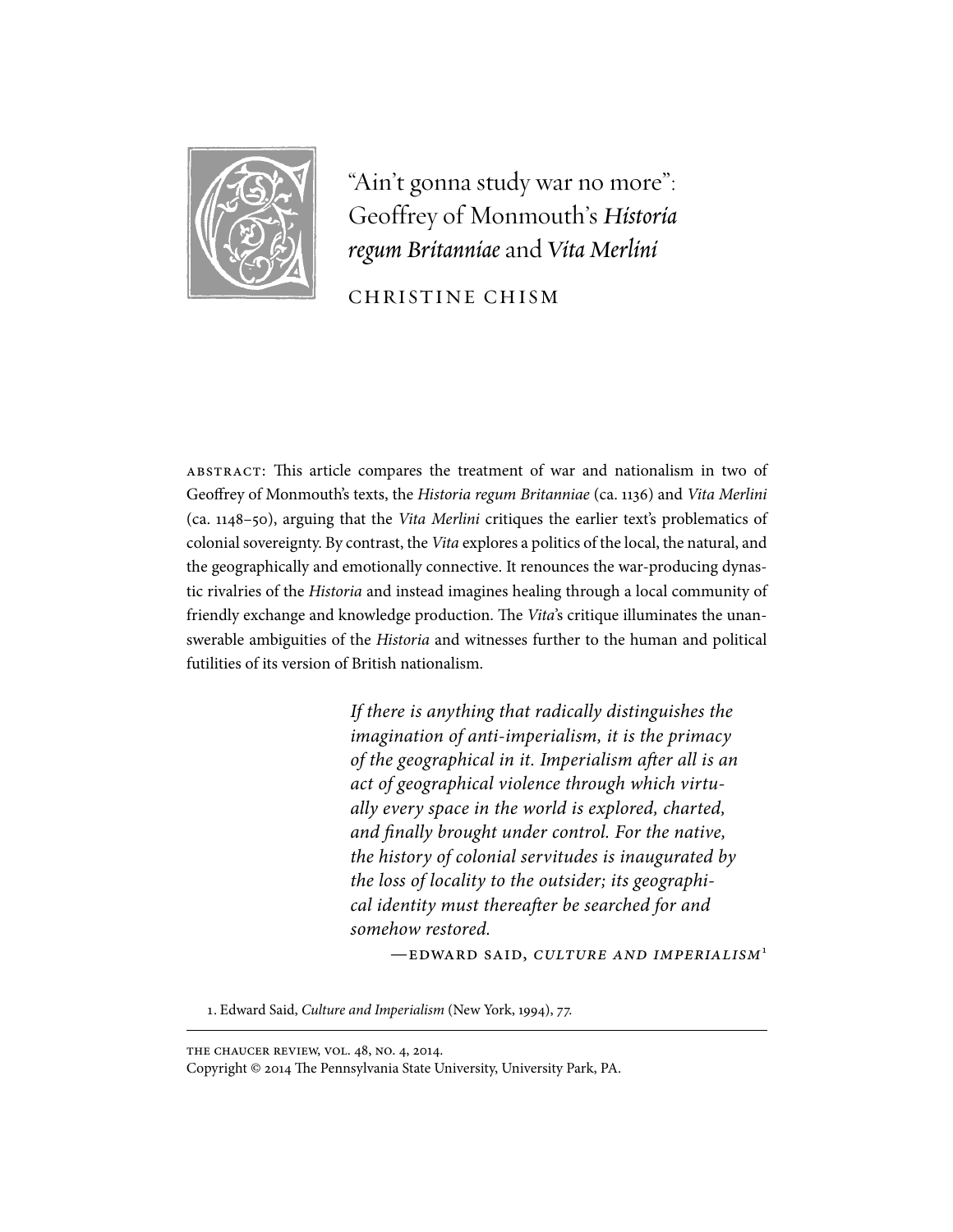This article reads the culture of war in Geoffrey of Monmouth's Latin prose Historia regum Britanniae (ca. 1136) by approaching it through Geofrey's much less famous but equally compelling poem, the Vita Merlini (ca. 1148–50), written in elegant Latin hexameters.<sup>2</sup> In the Vita Geoffrey revisits the character of Merlin, who had amazed the Historia's auditors with his ambiguous words ("ambiguitate verborem"),<sup>3</sup> relating the darkest moments in British history. By contrast, the Vita wrests away Merlin's role as British prophet and historian, setting him instead as an explorer of the fecund British landscape. When three of Merlin's companions-in-arms are killed in a savage border dispute, the prophet goes mad with grief and escapes to the wilderness. The regional landscape that Merlin discovers in the woods of Celedon resolves the military crises with pastoral harmony. Although this natural geography ofers no less harsh an environment than the embattled court culture that Merlin abandons, its cycles offer both respite and redemption. This alternate geography transcends the culture of aristocratic warfare and national epic.4 It also critiques the British, Anglo-Saxon, and Norman colonialisms that organize Geoffrey's long historical narration.<sup>5</sup> Finally, it connects with other

This article has been helped and shaped at various stages by the thoughtful comments of Emily Steiner, Candace Barrington, Elizabeth DeLoughrey and the Rude Geniuses and WIP Writing Groups, and Lisa Kiser and the Medieval-Renaissance Colloquium at The Ohio State University, to whom all thanks.

2. Latin text and English translations quoted from the Historia are from Geoffrey of Monmouth, The History of the Kings of Britain: An Edition and Translation of De gestis Britonnum [Historia regum Britanniae], ed. Michael D. Reeve, trans. Neil Wright (Woodbridge, 2007) (hereafer cited as "Historia, book.line, ed. Reeve and Wright, page numbers"). For the Latin text of the Vita Merlini, I cite from Geoffrey of Monmouth, Life of Merlin. Vita Merlini, ed. and trans. Basil Clarke (Cardif, 1973) (hereafer cited as "Vita"). English translations of the Vita are drawn from Geofrey of Monmouth, The History of the Kings of Britain, ed. and trans. Michael A. Faletra (New York, 2008), 241–75. For both texts, some translations, where indicated, are my own. For other studies of the Vita, see Stephen Knight, Merlin: Knowledge and Power through the Ages (Ithaca, N.Y., 2009); Basil Clarke, "Introduction," in his edition of the Life of Merlin, vii–viii, 1–50; and Michael J. Curley, Geofrey of Monmouth (New York, 1994).

3. Historia, 8.1, ed. Reeve and Wright, 160–61.

4. Compare Francis Ingeldew, "Te Book of Troy and the Genealogical Construction of History: The Case of Geoffrey of Monmouth's Historia regum Britanniae," Speculum 69 (1994): 665-704; Kellie Robertson, "Geofrey of Monmouth and the Translation of Insular Historiography," Arthuriana 8 (1998): 42-57; Valerie I. J. Flint, "The Historia regum Britanniae of Geoffrey of Monmouth: Parody and Its Purpose. A Suggestion," Speculum 54 (1979): 447–68; C. N. L. Brooke, "Geofrey of Monmouth as a Historian," in C. N. L. Brooke, D. E. Luscombe, G. H. Martin, and Dorothy Owen, eds., Church and Government in the Middle Ages (Cambridge, U.K., 1976), 77–91; Lee Patterson, "The Romance of History and the Alliterative Morte Arthure," in his Negotiating the Past (Madison, Wisc., 1987), 197–230; Carol A. N. Martin, "Hoel-Hearted Loyalty and the Ironization of Arthur in Geoffrey's Historia regum Britanniae," Arthuriana 11 (2001): 21-48; and Patricia Clare Ingham, Sovereign Fantasies: Arthurian Romance and the Making of Britain (Philadelphia, 2001), 31–40.

5. Michelle R. Warren, "Postcolonial Perspectives through Geoffrey of Monmouth's Historia regum Britanniae," Arthuriana 8 (1998): 115–34; and Michelle R. Warren, History on the Edge: Excalibur and the Borders of Britain, 1100–1300 (Minneapolis, 2000), 25–59.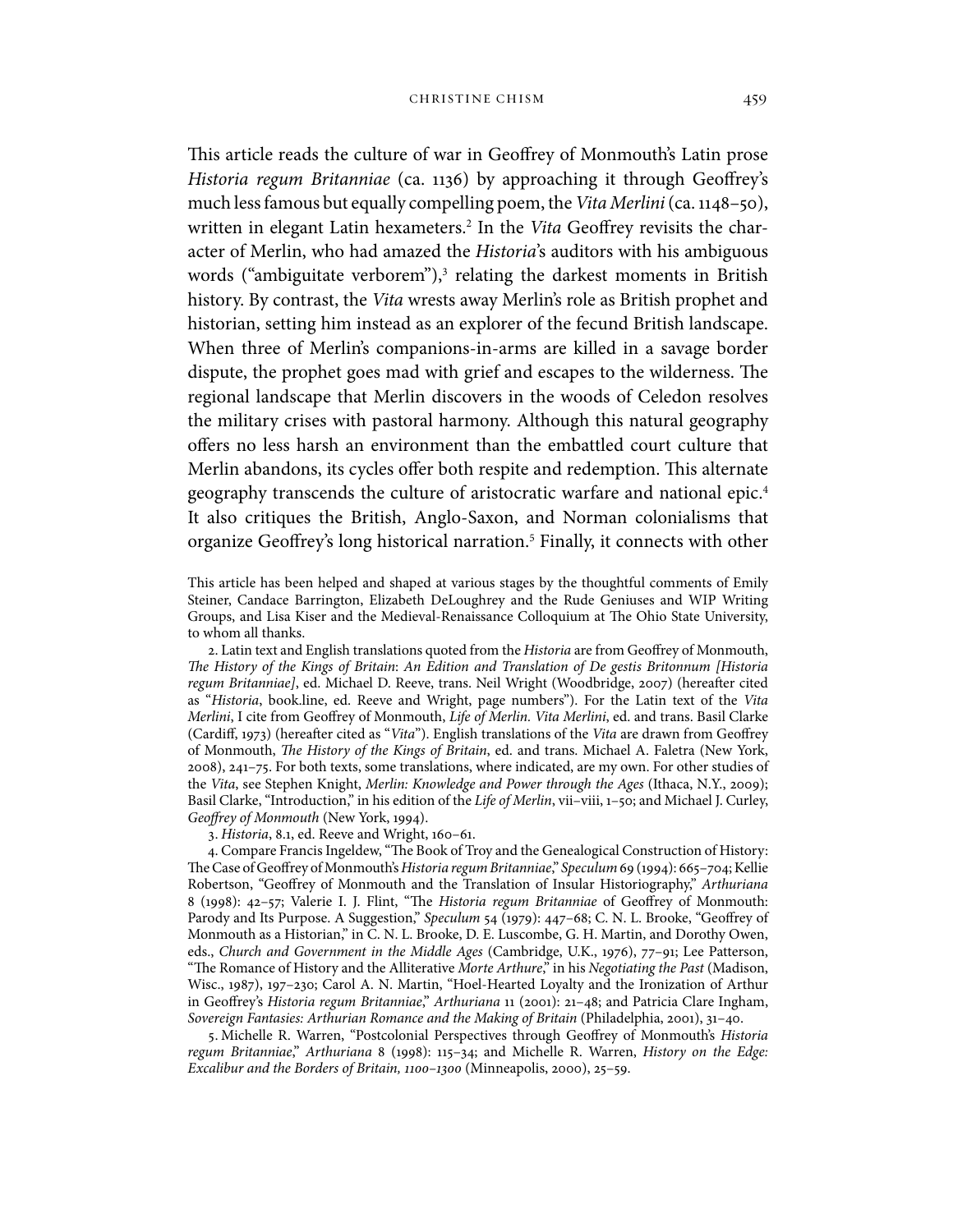islands and landscapes similarly bound together by overarching natural law and fecundity, thereby escaping the agonies of particular empires.

In reading the Vita in this way, I argue that Geofrey explores an alternative to the impasse reached by the culture of aristocratic war in the Historia. A fellowship gradually coalesces around Merlin in the Celedon woods, as he is joined by the poet Taliesin, another madman, and his sister who eventually inherits his prophetic gift. By altering the field of study from the diachronic agonies of violent foundational history to the synchronic diversities of the natural world, Geofrey allows Merlin to dof the cap of prophet and conduce to a more intimate world of friendly conversation and natural observation.6 Ultimately, Geofrey forgoes in the Vita the homosocialities that drive the Historia's masculine rivalries, exploring instead more reciprocal alliances based on knowledge of the natural world.

## Merlin and the Abyss of History

Merlin is Geofrey's own concoction, drawn from pseudo-Nennius's character of Ambrosius and from early Welsh traditions surrounding two different Myrddins, which I discuss further below.7 Merlin enters Geofrey's Historia at its midpoint as a possible solution to the quandary of Vortigern's collapsing fortress, in an episode drawn from pseudo-Nennius that encapsulates the British monarchy's continual self-destruction by internal rivalries. Just as sovereignty in the Historia is driven by each ruler's individual ambitions, not by the long-term health of the nation, Vortigern's fortress is incapable of standing longer than a single day. When the king consults his magicians, they tell "him to seek out a young man who had no father, and, when found, to kill him and pour his blood over the cement and stones; this, they claimed would make the foundations sound."8 Merlin is apparently this youth without a father, and, according to Vortigern's incompetent prophets, his blood will stabilize the fortress's foundation. This solution tries to resolve the Historia's violent dialectic of family struggle by simply removing family from the equation. But Geofrey's text makes

<sup>6</sup>. Kimberly Bell, "Merlin as Historian in Historia regum Britanniae," Arthuriana 10 (2000): 14–26.

<sup>7.</sup> D. R. Howlett, "The Literary Context of Geoffrey of Monmouth: An Essay on the Fabrication of Sources," Arthuriana 5 (1995): 25–69.

<sup>8</sup>."dixerunt ut iuuenem sine patre quaereret quaesitumque interfceret ut sanguine ipsius caementum et lapides aspergerentur; id enim prodesse asserebant ut fundamentum constaret" (Historia, 6.507–9, ed. Reeve and Wright, 136–37).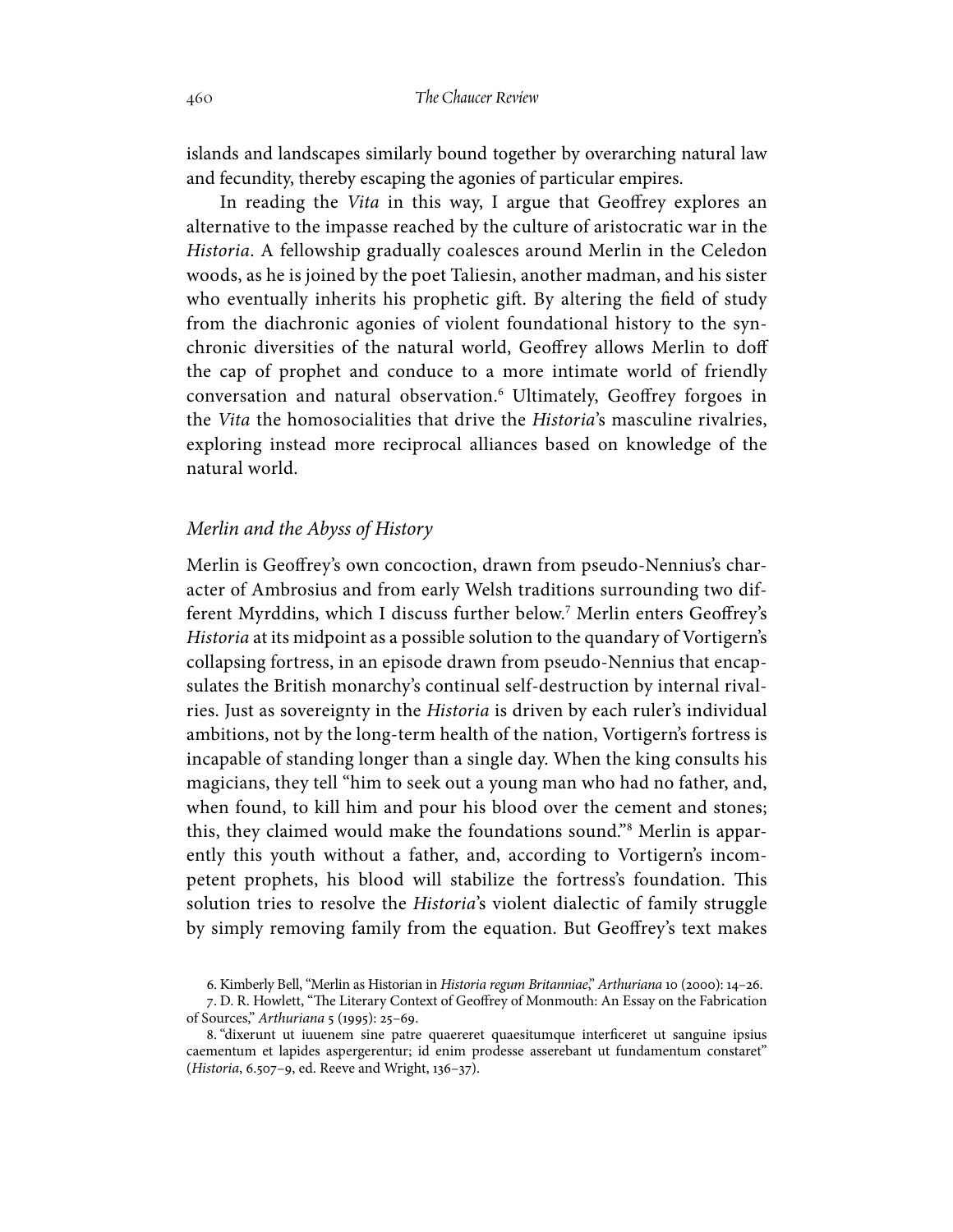Merlin more uncanny than merely a fatherless being. Merlin is the hybrid of a spirit (perhaps an incubus, a supernatural fgure of irresistible sexual desire) and a royal nun (a fgure of renunciation whose resistance recalls the war bride Innogin and the proud Armorican virgins, as well as the ferce virgin goddess Diana who inspires Britain's foundation).9 As such a hybrid, Merlin does not evade the conficts of masculine desire and resistance that destabilize foundation in Geofrey's text; rather he intensifes them, playing them out in a metahistorical key.

Vortigern accepts Merlin's authority as a native informant and listens to his diagnosis of the building's foundations: it turns out that the tower sits on a pool of water where two dragons, one white and one red, sleep inside two hollow stones.10 Although the fortress is built on a pool whose waters render the fortress unstable—a pragmatic engineering assessment of the problem—Merlin penetrates to the fgural heart of the problem: two dragons, asleep in the stones, who make war when released. The stones are a signifcant addition; in pseudo-Nennius they are urns. Stone renders the dragons elemental and chthonic, naturalizing and mythologizing the forces of human confict between the Britons and the Saxons they represent. Additionally, the dragons are bound in stone so they can break forth all the more fiercely. The very violence of their struggle, driven by fury at the implacable constraint, renders the problem of war and desire in the text unsolvable. It can only play itself out, again and again and again. And that repetition becomes, in a twisted way, its own ferce gratifcation. While acknowledging the human cost of British foundational violence, Merlin's literary meditation on the larger dialectics of British history renders the violence magnifcent, monstrous, even pleasurable. Distracted by its phantasmatic variety, we forget that Merlin speaks it only after he bursts into tears ("in fletum erumpens").<sup>11</sup> Like the stunned auditors at the side of Merlin's pool, we watch as Geofrey pulls back the curtain of historiographical realism, permitting us to glance at the strange fgures whose violent desires make up the historical unconscious.

The prophecies of Merlin that follow this scene, formalized as the Prophetiae and circulating separately in many manuscripts, are the dark center of Geofrey's Historia, a rampage of animals, humans, monsters, landscapes, and marvels that pertain only elliptically to the rest of Geofrey's text.

<sup>9</sup>. Knight, Merlin, 25.

<sup>10</sup>. Historia, 6.590–91, 567–70, 573–74, ed. Reeve and Wright, 158–61. For Geofrey's Prophetiae, see Reeve and Wright, 144–59.

<sup>11</sup>. Prophetiae, line 32, in Historia, ed. Reeve and Wright, 144–45.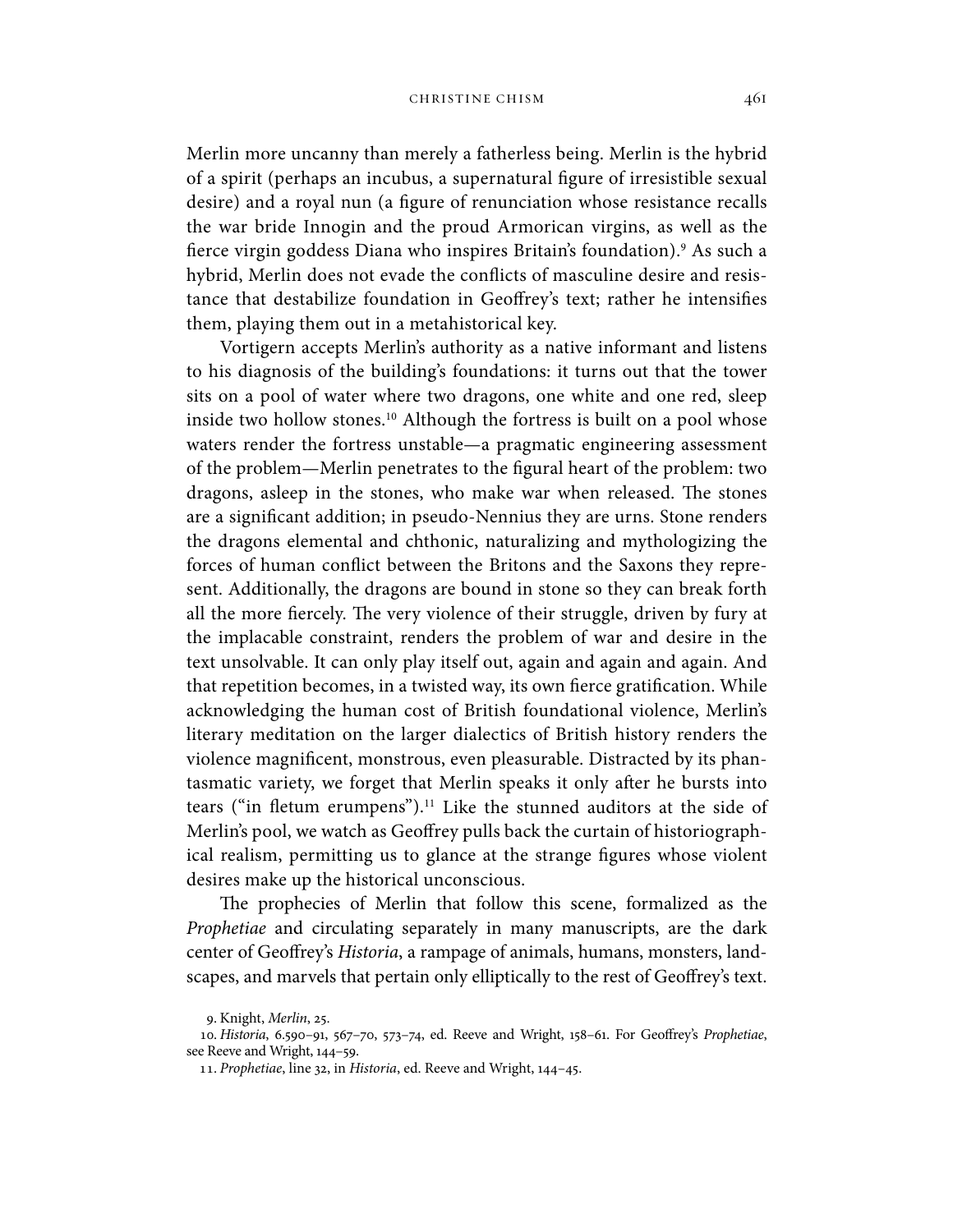By no accident are they conjured at the crumbling foot of Vortigern's tower; it is because the quandary of sovereign foundation is unsolvable that the prophecies are needed. They refigure the truth that Vortigern, like Brutus—and even like Arthur—cannot shape a lasting sovereignty. The prophecies speak the truth of the desperate monarch's imminent death, but they do it in a way that is distractingly metaphorical. Further, in the absence of a key, they pour forth a poetry of pure gesture, and most of the gestures are violent or desolate, and ultimately unheeding of the lives they refuse to illuminate. Finally, Merlin's prophecies surge towards apocalypse. At the end, the elements that compose the Ptolemaic cosmos—the fre of the stars, the air of the heavens, the water on the earth, and the dust of the earth—themselves succumb to wild and vivid war.<sup>12</sup> Here, the *Prophetiae's* displacement from history allows us to take pleasure in history's grimmest eventualities.

By making the cosmic movements of history pleasurable (and Geofrey's dedication of the prophecies to Bishop Alexander glows with selfcongratulation), Geofrey efectively transforms the problem into the solution.13 As romanticist Alan Liu explains, apocalypticism is at once an escape from and an immersion in history: "That such figuration denies history is indisputable. But surely such denial is also the strongest kind of engagement with history."<sup>14</sup> In a similar way, Geoffrey places the *Prophetiae* at the heart of his *Historia* because their "fantastic figurations" alchemize history into mystery and thereby render it not only livable but fascinating to audiences eager to decode its wild style.<sup>15</sup> In the prophecies Geoffrey replaces epic foundations and dynastic struggles (that correspond to events right up to the eve of the civil war between Stephen and Matilda) with a pantheistic bedlam of warring dragons, apple-bearing hedgehogs, and shouting forests, because the fantasies of prophetic fguration intensify interpretive play, even as they communicate, in the energy of their escape, the unendurability of what they displace.

In sum, the character of Merlin at the center of Geofrey's Historia both meditates grimly on the Historia's textual dynamics and manages to distill pleasure from them.16 Merlin is Geofrey's acknowledgment that there is no solution to the problem of human transience. But Merlin allows Geofrey to redramatize the problem in a narrative vein that distances it from what

<sup>12</sup>. Prophetiae, lines 302–4, in Historia, ed. Reeve and Wright, 158–59.

<sup>13</sup>. Ingham, Sovereign Fantasies, 34–35.

<sup>14</sup>. Alan Liu, Wordsworth, the Sense of History (Stanford, 1989), 32–40.

<sup>15</sup>. Liu, Wordsworth, xx.

<sup>16</sup>. Ingham, Sovereign Fantasies, 31–40.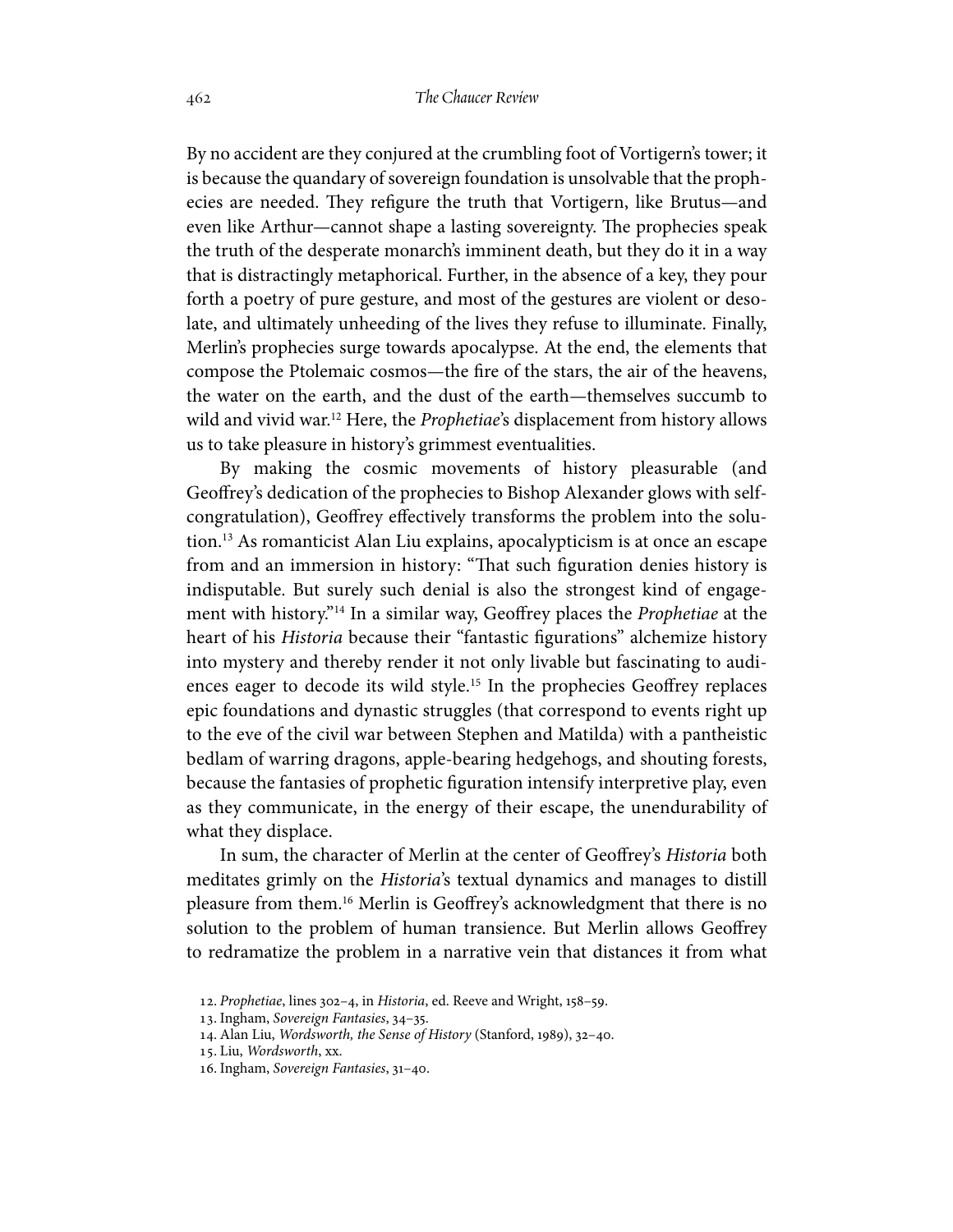is tragic and pathetic. He leads us away from monarchical weltschmerz and into a strange dream in which the movements of empire and war can be defamiliarized and thus translated not just into endurability but into intellectual fascination and a pleasure in the strange. No wonder the prophecies became such an obsession to the audiences of Geofrey's Historia: Norman and Welsh, Breton and Cornish writers would generate their own Merlinic prophecy-scapes for the next five centuries.<sup>17</sup>

Twelve years later, when Geofrey returns to his character of Merlin in the Vita, he has become disenchanted with such vatic delectation. The Vita's Merlin watches the stars as routinely as a modern businessman would watch the nightly news, and he prophesies compulsively not to kings in portentous circumstances, but to anyone in earshot. Moreover, the Vita's sovereign and regnal portents carry equal weight with intimate and domestic ones. In one star-watching scene, Mars in the sky gives Merlin the story of Conanus's bloody succession, while Venus in the same sky tells him his wife has chosen another husband and that he owes her some wedding presents. In these micro-movements, the Vita Merlini takes the problem of war into more personal and localized Welsh and Scottish territories, and fnds a very diferent solution: Just walk away.<sup>18</sup>

## Into the Woods: Three Cures for Madness

The Vita Merlini begins by reversing the metaliterary detachment of the Historia's Merlin. The Vita brings Merlin very painfully out of the heavens and back to the battlefeld to face at close range the depredations of aristocratic warfare. The Merlin we encounter at the beginning is neither the fatherless child nor the strange hybrid of desire and constraint of the Historia; instead, he is integrated into the aristocratic culture of North Wales.<sup>19</sup> His sister Ganieda is married to Rhydderch, king of the Cumbrians, and he himself

<sup>17.</sup> Curley, Geoffrey of Monmouth, 48-74; Karen R. Moranski, "The Prophetiae Merlini, Animal Symbolism, and the Development of Political Prophecy in Late Medieval England and Scotland," Arthuriana 8 (1998): 58–68; and Jean Blacker, "Where Wace Feared to Tread: Latin Commentaries on Merlin's Prophecies in the Reign of Henry II," Arthuriana 6 (1996): 36-52.

<sup>18.</sup> Huw Pryce, "British or Welsh? National Identity in Twelfth-Century Wales," English Historical Review 116 (2001): 775–801; and E. M. R. Ditmas, "A Reappraisal of Geofrey of Monmouth's Allusions to Cornwall," Speculum 48 (1973): 510-24.

<sup>19</sup>. Geofrey was using Welsh sources concerning a later sixth-century Myrddin, Myrddin Wyllt, and mixing in the Scottish legendary fgure of Lailoken; he is unconcerned with rendering the two Merlins consistent, though both are meant to be the same figure. The Merlin of the Vita recalls prophesying before Vortigern and clearly retains proprietary attitudes towards the prophecies lifed from the Historia (Knight, Merlin, 31–34).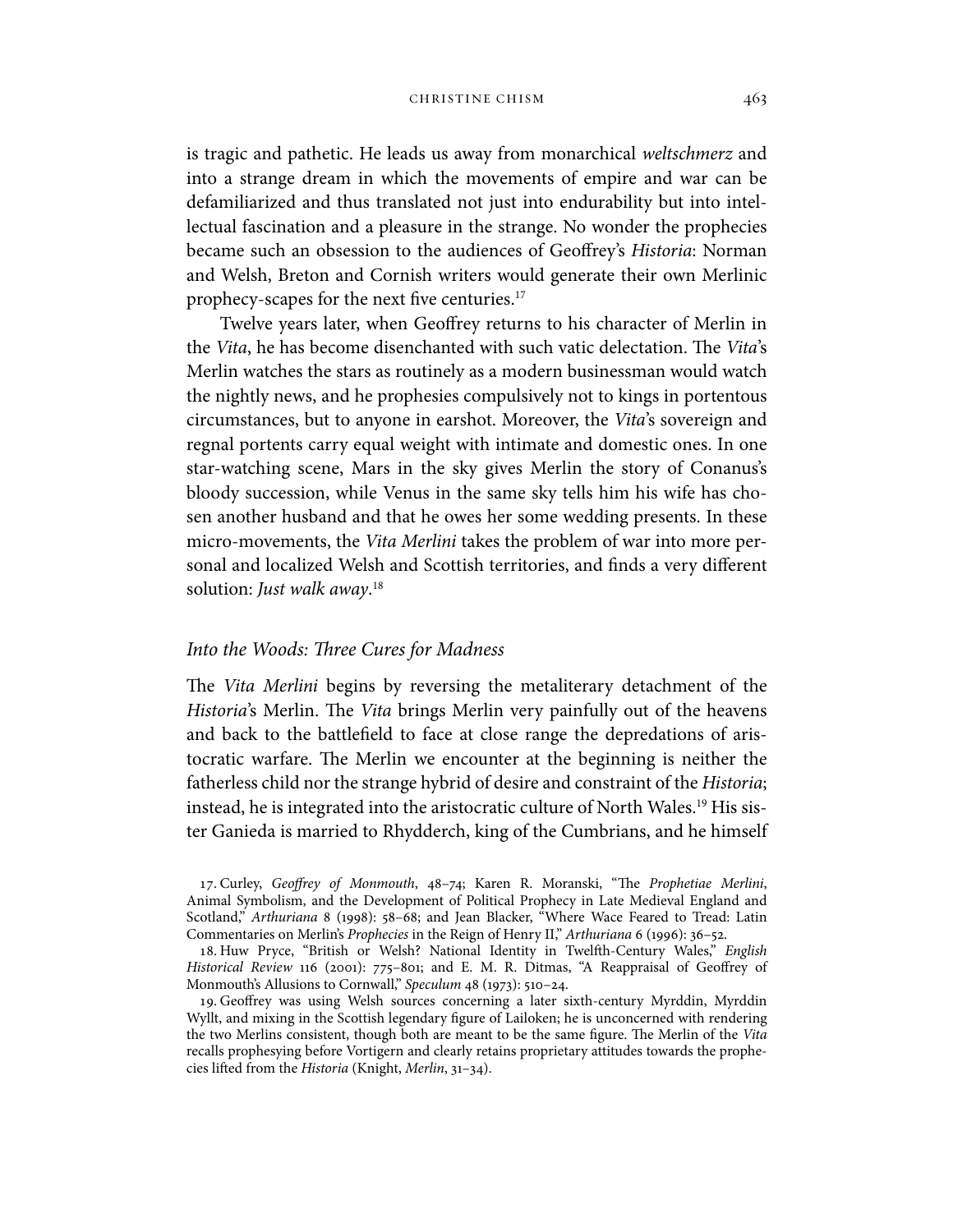is a princeling with a wife, Guendoluena. Merlin accompanies the armies of Peredur, prince of North Wales, to a border war with Gwenddolau, king of Scotland. While they are "despoil[ing] the innocent people in all the cities of the land,"20 Merlin's beloved companions, the three brothers of Peredur, rush into the battle so rashly that they are cut down and killed. While the battle continues to rage around him, Merlin stops fghting and begins to bellow and lament the loss of his companions who, a "mere moment ago . . . were racing through the enemy lines, but now . . . are beating the ground, reddening the soil with [their] lifeblood."<sup>21</sup> The last line crystallizes the futility and attrition of battle glory: the dying princes uselessly batter the earth and stain its soil, an expenditure of blood that generates nothing. Merlin's grief does not abate, even afer the battle is won and the princes are buried in state. Instead he incessantly reenacts their deaths, weeping, throwing himself onto the earth, and rolling around on the ground.<sup>22</sup> Finally, unable to bear any more, he concretizes his longing to return to the earth by sneaking away to become "a wild man of the woods, [as if] a devotee of the forest itself."23

Merlin's madness in the Vita is very specifc. He never loses his reason but instead becomes entirely antisocial.<sup>24</sup> In his mourning for his slain companions, Merlin loses the desire to connect emotionally with any human being. Rather, he addresses the creatures of the woods as his dear companions, identifying most closely with the most desolate predator among them, the wolf, for whom all that is left is "to fill the breezes with your howling, and stretch out your weary limbs upon the ground."25 Afer he is partially healed by the music of a cithera, Merlin returns to society but not to sociality. He longs to return to the forest, and we see him coldly addressing his wife and sister, who try to entice him back to court life and marriage: "Freed from you both, I shall be clear from the stain of love."26 Love, desire, the capacity to connect to other humans, has become too costly for Merlin the prophet to sustain.

In the narrative space of Merlin's frst healing, Geofrey depicts a prophet whose insights serve neither kings nor God; instead, they disenchant human

<sup>20</sup>."insontes populous devastavisse per urbes" (Vita, line 25, ed. Clarke, 52; trans. Faletra, 243).

<sup>21</sup>."Qui modo per cuneos discurrebatis in armis / . . . nunc pulsatis humum rubeoque cruore rubetis" (Vita, lines 51, 53, ed. Clarke, 54; trans. Faletra, 243).

<sup>22. &</sup>quot;prostrates humi nunc hac illacque volutat" (Vita, line 67, ed. Clarke, 56; trans. Faletra, 244).

<sup>23</sup>."Fit silvester homo quasi silvis deditus esset" (Vita, line 80, ed. Clarke, 56; trans. Faletra, 244).

<sup>24</sup>. Penelope Reed Doob, Nebuchadnezzer's Children: Conventions of Madness in Middle English Literature (New Haven, 1974).

<sup>25</sup>."comples ululatibus auras / at resupinus humi consumptos deicis artus" (Vita, lines 111–12, ed. Clarke, 58; trans. Faletra, 245).

<sup>26</sup>."Mundus ab alterutro veneris sine labe manebo" (Vita, line 374, ed. Clarke, 70; trans. Faletra, 251).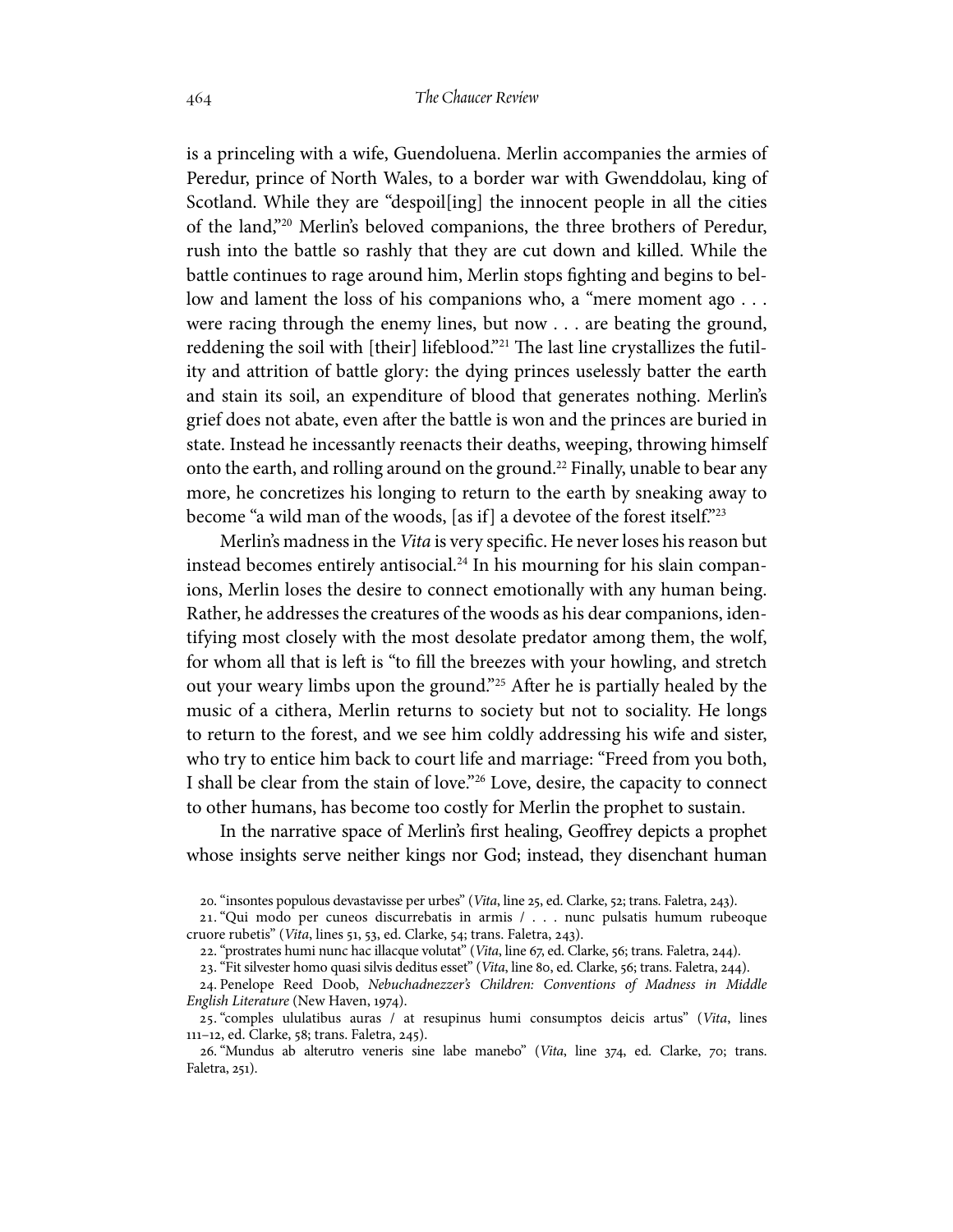relations, revealing them to be hypocritical and futile. The story of Merlin's three laughs is a potted history of disillusion. Merlin frst laughs at a leaf in his sister's hair, which her husband King Rhydderch tenderly removes. Merlin fnds the gesture funny because he knows she acquired the leaf while committing adultery. Merlin next laughs at a ragged porter begging before the city gates because, unknowingly, the beggar sits upon a buried treasure. Merlin's last laugh is the grimmest: when he sees a man buying new shoes (along with some patches for mending them), Merlin laughs at the pointless prudence of a man who will drown that same day. In these anecdotes it is clear that society torments Merlin with its betrayal, foolishness, and need; his sociopathic laughter is the only response he can muster. His subsequent behavior at his ex-wife's second wedding militarizes his sociopathy and gives it a personal sting. Predicting the time of the marriage, he turns up riding a stag and driving a herd of deer before him as a wedding present to Gwendoluena. When the bridegroom glimpses him from a window and laughs in amazement, Merlin plucks the rack of antlers from his stag and hurls them at the bridegroom, slaughtering him. This incident nicely communicates both the particular force of Merlin's afronted masculinity and his broader enmity against ongoing social relations in any form. The Vita underscores that when prophecy becomes personal it simultaneously becomes socially corrosive. The only thing that can comfort Merlin is a return to the woods, which at least initially means the absence of social relations.

Yet the forest does not remain a social abyss. The poem's middle and last parts recreate it as the ground for alternative social forms. Thus the Vita opens up a new meaning for the British landscape. Whereas the Historia presents Britain as a coveted object of desire, a treasure to be possessed, and a living palimpsest on which kings inscribe their petty deeds, the Vita exhibits a fascination with Britain's natural world as an exquisite structure and a marvelous creation of God's deputy, Nature, a gentle and enduring earth-scribe. By drawing upon the writings of Virgil's Georgics and such twelfh-century neoplatonists as Bernardus Silvestris, Geofrey makes the natural world an object of study, thereby opening a door that leads both to a critique of normative aristocratic governance and to a vision of a diferent kind of society.

That Merlin, Taliesin, and their later adherents Maeldin and Ganieda are actually forming an alternate society—a counterculture—is adumbrated when Ganieda constructs a peculiar house, a *domus*, for Merlin in the forest, according to Merlin's specifications.<sup>27</sup> As a refuge constructed at the heart of the poem, Merlin's house echoes Vortigern's falling fortress in the

<sup>27</sup>. Vita, lines 555–63, ed. Clarke, 80; trans. Faletra, 255.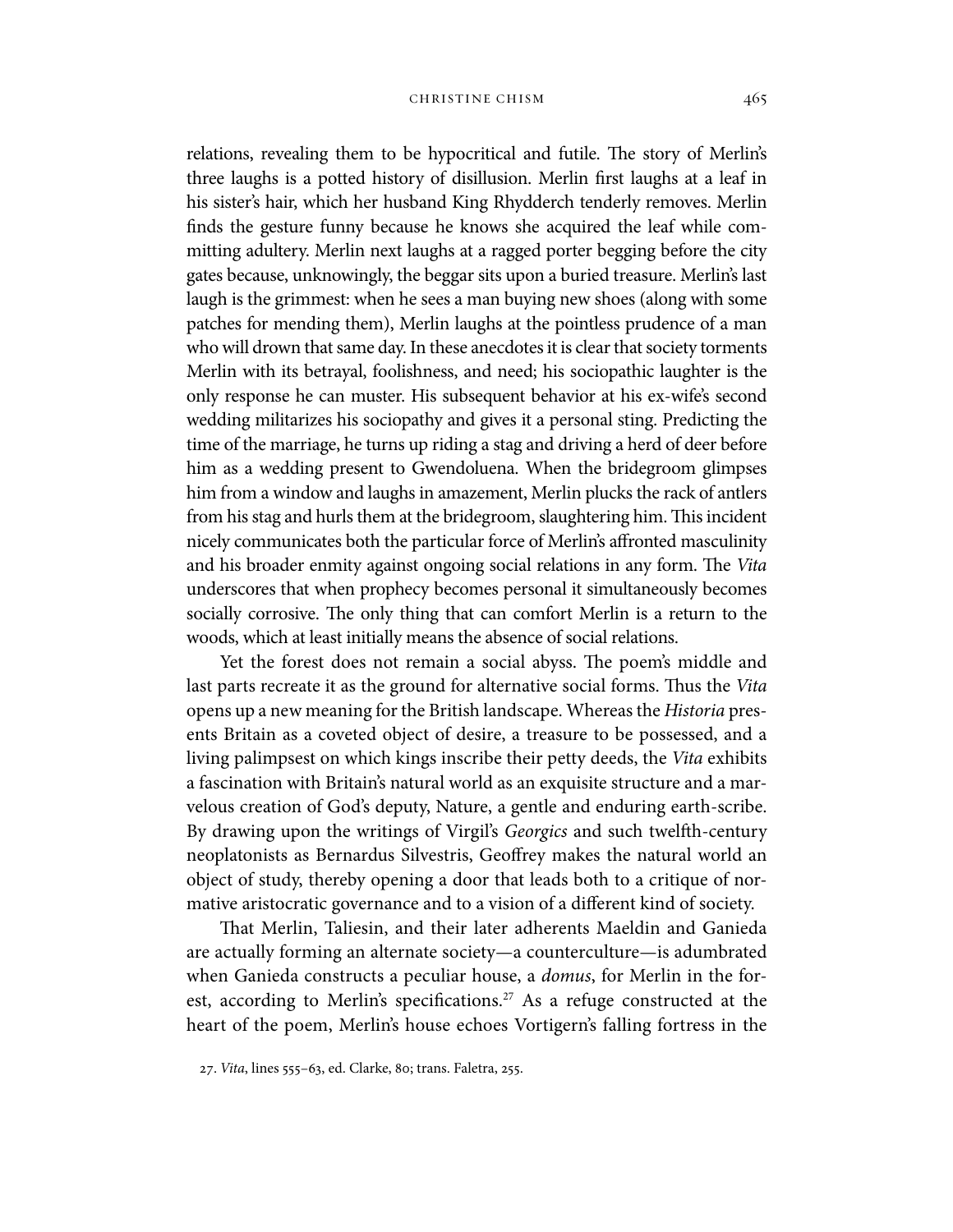Historia, but it could not be more diferent from it. Merlin commissions a scholar's dream: free food, movement, access to research resources, and a team of secretaries to immortalize every passing insight. But even more important is the idea of a house that is barely a house, with seventy windows and seventy doors. Less a shelter against the natural world than an invitation to connect with it at every step, the house is a diferent evasion of time than was Vortigern's falling tower. Merlin's visionary house directs its temporal address to the cycles of the seasons and the changes in Merlin's life rather than to teleologies of sovereignty. This house and the forest fellowship it engenders amount to the second cure for Merlin's madness: he suddenly stops lamenting society and lyricizing nature, and instead becomes obsessed with natural science.

This halfway house also situates a new way of configuring social relations, not just for Merlin and his dutiful clerks, but also for his sister who visits; for Taliesin who can discourse with Merlin about natural science just as Merlin can share with him his prophetic and historical expertise; and for Maeldin, who fnds healing there. At this stage, Merlin has not yet recovered the capacity for human feeling, which explains his willingness to exploit whatever services his sister and others can put at his disposal. Despite this, Merlin begins to enjoy intellectual conversations with Taliesin. In the course of their talk, the natural world of God's creation begins to displace regnal history and prophecy as an object of study. And where the Historia's prophecies disarticulate natural entities, such as hedgehogs, boars, and forests, into wildly juxtaposed figures, the disquisitions on nature in the Vita organize the same variety into a cornucopia signifying God's bounty and the harmony of his creation.

## The Coming of Taliesin and the Recovery of Natural Geography

Taliesin introduces knowledge of the world in a form that is not associated with either prophetic nationalism or courtly harmony. Specifcally, he introduces the idea of a natural cosmos, the investigation of whose parts is another way of discerning God's creative hand. It is through Taliesin's conversations with Merlin that Geofrey accomplishes his new mythologization of Britain, both as a critique of colonial possessions by the Britons and (proleptically) the Normans, and as an imaginative recovery of the renaturalized British landscape.

Here postcolonial theory and ecocriticism together raise questions that illuminate Geofrey's strategy. In a recent collection on postcolonial ecologies, Elizabeth DeLoughrey and George B. Handley ask two central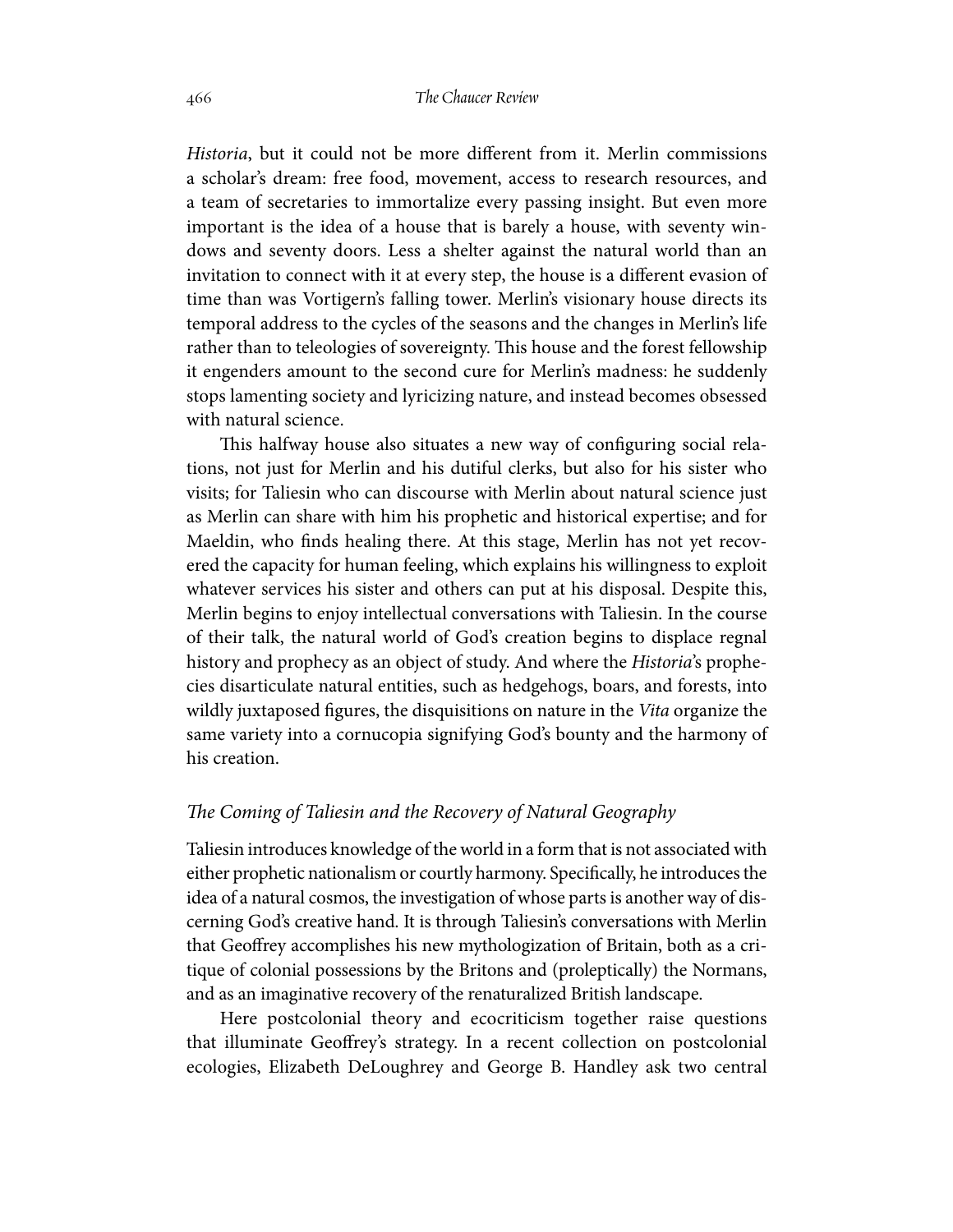questions: "How can an author recover land that is already ravaged by the violence of history? How can nature be historicized without obscuring its ontological diference from human time?"28 While postmedieval industrialization, globalism, and climate change are far removed from the historical landscapes of Britain in Geofrey's work, both the Historia and the Vita repeatedly evoke an originally fertile British geography that has been depleted by the relentless practice of war.

The Vita's central and transitional section revisits the Historia's prophecies of Merlin in part to explicate the depredations of successive colonialisms, but also to get beyond the Historia's apocalyptic impasse. In the middle of the Vita, Merlin paces through his perforated house, watching the stars and prophesying about war's madness—both for the colonizing Britons and, eventually, for their colonizing successors, the Normans—in words recognizable from the *Historia*. Geoffrey's citation of his own previous texts at once clarifes the former prophecies and explicitly underscores the foundering in civic anarchy of not only the British and Saxon but also the Norman colonial projects. The Vita describes both British and Norman forms of sovereignty as forms of madness. This national madness takes a familiar form, as the Vita's Merlin himself has incarnated it: the corrosion of social bonds through the violence of war.

At the beginning of this prophecy, Merlin describes the British as so crazed by the riches of conquest that they prefer war with their brothers over the peace of Christian charity.<sup>29</sup> In the sequence that follows, the prophecies are much clearer than in the Prophetiae. They recount first the Anglo-Saxon invasions and the re-paganization of England, next the Augustinian mission and the people's re-Christianization, and fnally the Vikings. At the end of that sequence, the Normans sail across and conquer the isle, instituting a false peace undermined by civil strife and moral laxity. A signifcantly less laudatory characterization of the Normans than that found in the Historia, Geofrey's revision of his earlier text here invests the Normans with more ambiguity from the very onset. When they invade the island, they are two-faced, "bearing a face in front of them and a face behind them."30 The Normans achieve only a brief moment of seigneury before the same "Erinus" (Fury) that goaded the British infects the Normans as well. This

<sup>28</sup>. Elizabeth DeLoughrey and George B. Handley, eds., Postcolonial Ecologies: Literatures of the Environment (Oxford, 2011). See also Gillian Rudd, Greenery: Ecological Readings of Late Medieval English Literature (Manchester, U.K., 2007).

<sup>29</sup>. Vita, lines 580–89, ed. Clarke, 82; trans. Faletra, 255.

<sup>30</sup>."vultus ante suos et vultus retro ferentes" (Vita, line 655, ed. Clarke, 86; trans. Faletra, 257).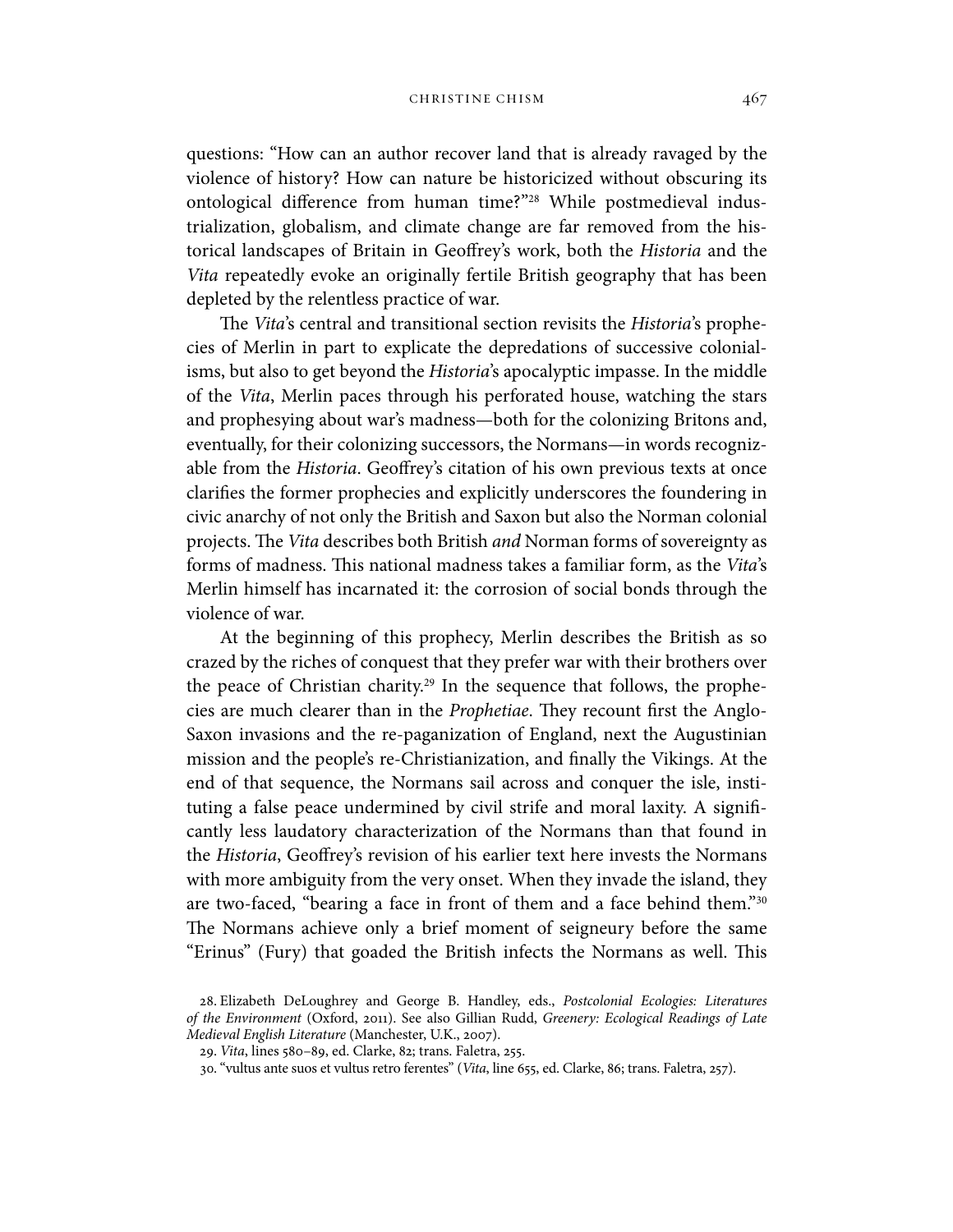Fury crystallizes and mythologizes the drive toward war and the erosion of all social bonds that follow. It is expressed as a food of venom fying all about ("circumquaque volans") to pour out ("diffundere") its poison.<sup>31</sup> Here the Vita shows unmistakably that the Normans are subject to the same divisive forces and war fury that destroyed the British. They are beholden to an anarchy in which all forms of love are betrayed and even the Church takes up arms. Merlin—still mad and lacking the capacity for social relations—becomes an apt prophet of Norman erosion.

The ecological costs of Norman colonialism surface later, not from Merlin's mouth but from his prophetic heir's. At the very end of the Vita, Ganieda's last prophecy explicates the human and ecological aferefects of Norman aggression: blood saturates the ground and famine stalks the Welsh people and the Scottish cattle. She commands the Normans to leave, for "There is nothing left now worth feeding your greed, for you have gobbled up everything that Mother Nature has long produced here in her marvelous fertility. Christ, aid Your people! Hold the Lions back. Restore the realm's tranquility and freedom from wars."<sup>32</sup> Here the prophetic figuration, which in the *Prophetiae* flows freely between the human and natural realms, becomes opaque. Where the entire geographical storehouse of Britain has been depleted, we cannot simply read through those cows and calves to the peoples. Whether Welsh or Scottish, human or animal, all sufer together; their shared experience doubles their literal pain, even as it conducts fgural meaning. The "Natura creatrix" (creator Nature), who appears at the end of the passage, both feminizes and mythologizes geographical fecundity, connecting the depleted land to the Welsh woman who speaks the prophecy, in a bitter anticolonial protest against the Normans.<sup>33</sup> Thus the passage yokes not only human and nature, but also past and present, as Britain's colonized past looks forward to its recolonializing future. Ganieda's last prophecy is the dark side of the Vita's antifoundational dialectic. It paints the picture of an exhausted landscape and ravaged woman each beyond recovery so long as the invaders remain. This prospect sharpens DeLoughrey and Handley's first question: "How can decolonial recovery happen in an already ravaged landscape?" The very intractability of this problem surfaces in the Vita's obsessive concern with the ravages of war.

<sup>31</sup>. Vita, lines 661–62, ed. Clarke, 86; trans. Faletra, 257.

<sup>32</sup>."Non est unde gulam valeatis pascere vestram. / Consumpsistis enim quicquid natura creatrix / fertilitate bona dudum produxit in illa. / Criste, tuo populo fer opem, compesce leones, / da regno placidam bello cessante quietem" (Vita, lines 1513–17, ed. Clarke, 134; trans. Faletra, 276).

<sup>33</sup>. N. Jardine, J. A. Secord, E. C. Spary, eds., Cultures of Natural History (Cambridge, U.K., 1996).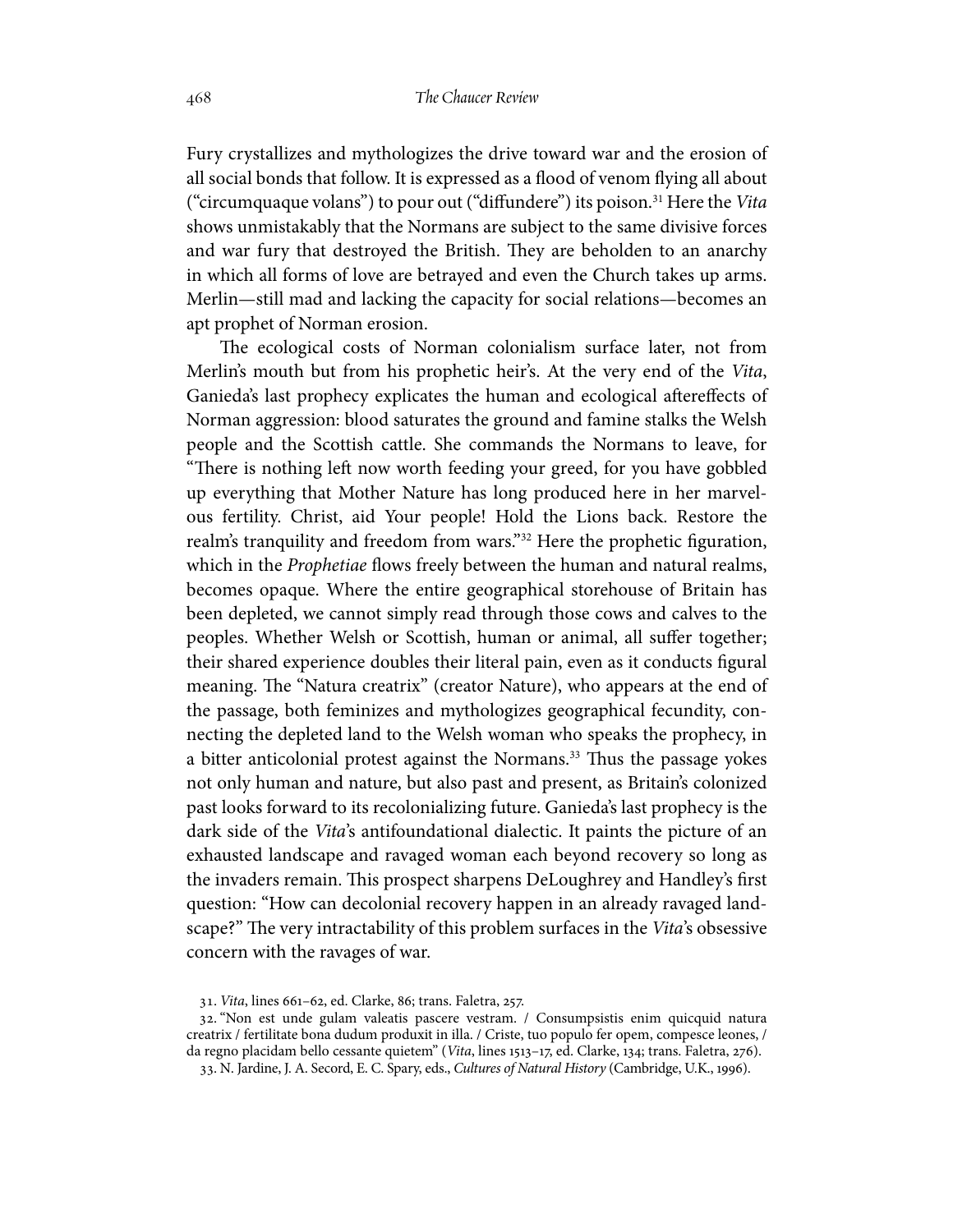Yet this problem is also the goad to the text's counter-imaginings of the British geography as an ecology of peace. Thus DeLoughrey and Handley's frst question intersects with their second: "How can nature be historicized without obscuring its ontological difference from human time?" That is, how does the poem resist the overlay of human over nature to recharacterize nature as fundamentally diferent, strange, and fascinating in its own right? How can nature be reimagined to show its ontological diference from sovereign appropriations, such as the British and Norman regimes, and their historical movements of rise and fall, invasion and domestication, settlement and depletion? This is a question that underlies many of the geographical invocations throughout the Historia and Vita.

The next section of this article discusses the conversations between Merlin and Taliesin that occupy the Vita's last section, where prophecy, human temporality, the vicissitudes of sovereignty, and postcolonial melancholia fnd counterpoints in discourses on the natural world. In the last part of the Vita, decolonialization is enacted not as a political solution (which would reiterate the dialectics of war), but rather as a literary remythicization of the land as a marvelous object of knowledge and human inquiry, which simultaneously nourishes its human inhabitants and presents a fascinating range of alternate socialities. We proceed from the Historia's inaugural gesture of trafficking in women, with Innogin as the foremother of the British people, to a larger trafficking in a feminized Nature that emerges in the Vita as a revitalizing force that transcends national boundaries.<sup>34</sup> Thus the Vita's discourses on natural science do not simply demonstrate epistemological mastery—another form of colonialism—but rather situate regional boundaries in the context of open-ended global ecologies.

Adumbrating this shift from colonial exploitation to ecological exploration is a new character, drawn like Merlin from Welsh traditions: the bard, scholar, and poet Taliesin. The minute Merlin enters his new house, Merlin craves Taliesin as a companion, and Taliesin's joining of Merlin in the wood, along with Ganieda's, gives their fellowship a cooperative liveliness; they now have a much broader access to the many forms natural science can take. In making Taliesin the interlocutor for this new preoccupation with the woods and the natural world, Geofrey strikingly diverts one of his Welsh sources, Ymddiddan Myrddin a Thaliesin (The Dialogue of Merlin and Taliesin), found in the Black Book of Carmarthen (ca. 1250) along with two other sources for Geoffrey's Vita, Yr Afallennau (The Apple Trees) and Yr Oianau (The Greeting).

<sup>34</sup>. I am grateful to Elizabeth DeLoughrey for suggesting this idea.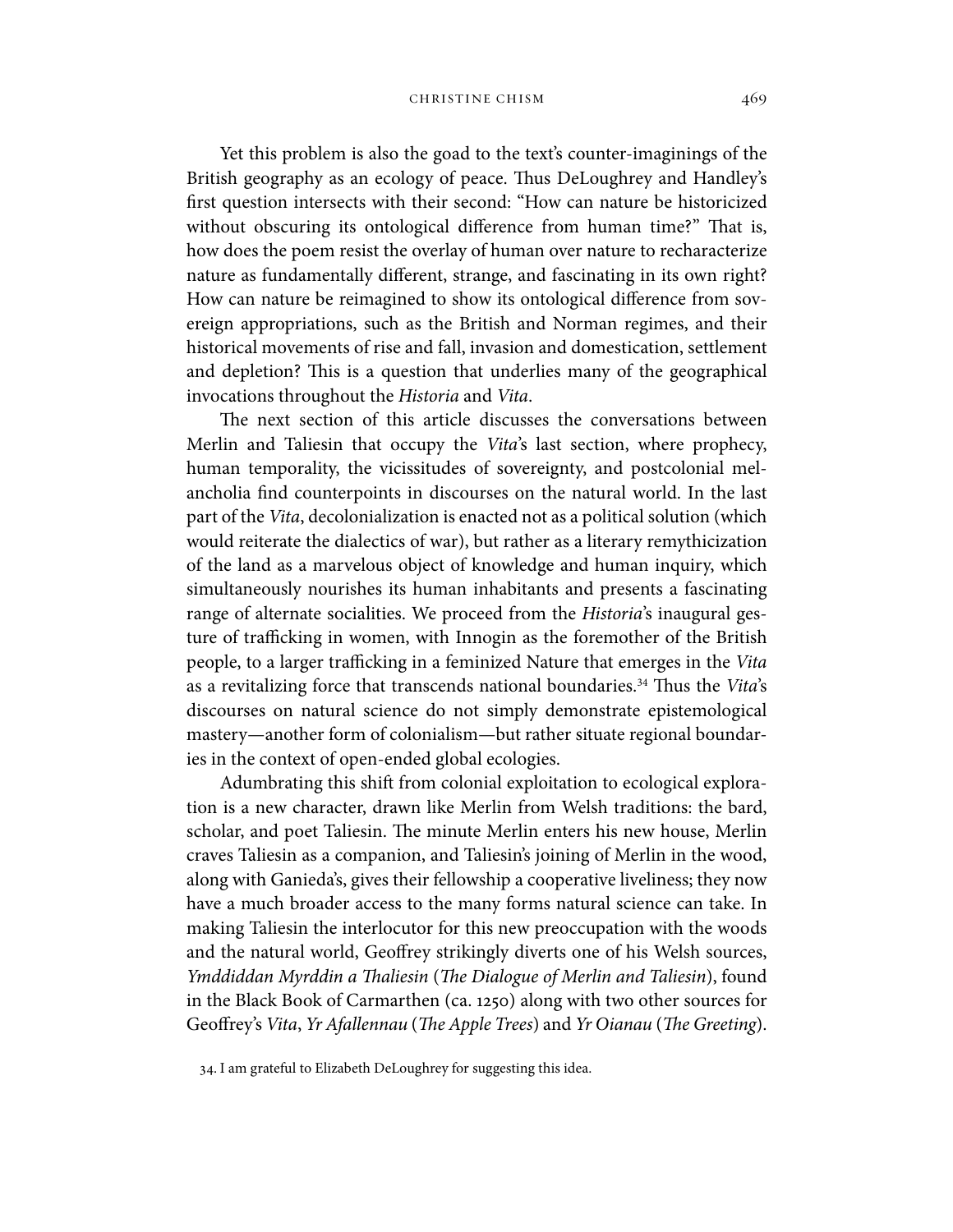The Ymddiddan is thought to have been composed by 1100 and thus predates Geoffrey's Vita by at least forty years.<sup>35</sup> Its thirty-eight lines stage an account of two battles. The first is a battle probably fought before 547 between the men of Dyfed (in South Wales) and an army led by Maelgwn, probably Maelgwn Gwynedd (of North Wales) (d. ca. 547). The second battle is the Battle of Arfderydd, which the Annales Cambriae assigned to the year 573, in what is now Scotland.

In the frst twenty-two lines of this Welsh dialogue, Myrddin seems to speak for the side of Dyved, South Wales, while Taliesin seems to speak for the side of Maelgwn, North Wales.<sup>36</sup> Each laments his side's own carnage, naming the individual warriors who have died. The first part of the dialogue is a dialogue in name only: the speakers' perspectives are at cross-purposes, and the war hero to one is the ravager to the other. By contrast, the second part of the dialogue, devoted to the Battle of Arfderydd, abandons any sense of triumphalism or individual heroism, concentrating instead on litanies of the dead presented in ritual groups of seven. In this part, the competition between the two speakers transforms into a competition for authority. Taliesin has the disadvantage because he has no associations with the Myrddin Wyllt traditions and the Battle of Arfderydd, while Myrddin is front and center because he encompasses the army with his own legendary fate. The litany of the battle's casualties ends with a mad, mass exodus to the wood. Myrddin's last lines perhaps reveal the Ymddiddan poet's aim in yoking together these two battles and these two preeminent poet-prophets: "Since I Myrddin am second only to Taliesin, / Let my words by heard as truth."<sup>37</sup> By associating two conflated Myrddins from Welsh traditions with the preeminent ancient Welsh bard Taliesin, the Ymddiddan poet is able to ascribe authority to the later and less auspicious Myrddin, Myrddin Wyllt. Geoffrey seized on the Ymddiddan's hybrid Myrddin and other traditions associated with Myrddin Wyllt in order to revise his own pseudo-Nennius character, so diferent in the Historia, for the Vita Merlini. The thematic echoes are clear between the Ymddiddan's battle lament and the earlier parts of Geofrey's Vita that recount the laments of Merlin, his madness, and his withdrawal to the woods. Geofrey also echoes

<sup>35.</sup> A. O. H. Jarman, "The Merlin Legend and the Welsh Tradition of Prophecy," in Rachel Bromwich, A. O. H. Jarman, and Brynley F. Roberts, eds., The Arthur of the Welsh (Cardiff, 1991), 117–45, at 120.

<sup>36.</sup> Jarman, "The Merlin Legend," 120.

<sup>37</sup>."Can ys mi myrtin guydi. taliessin / Bithaud. kyfredin vy darogan" (lines 37–38, in Ymddiddan Myrddin A Thaliesin (O Lyfr du Caerfyrddin), ed. A. O. H. Jarman [Cardiff, 1951], 58).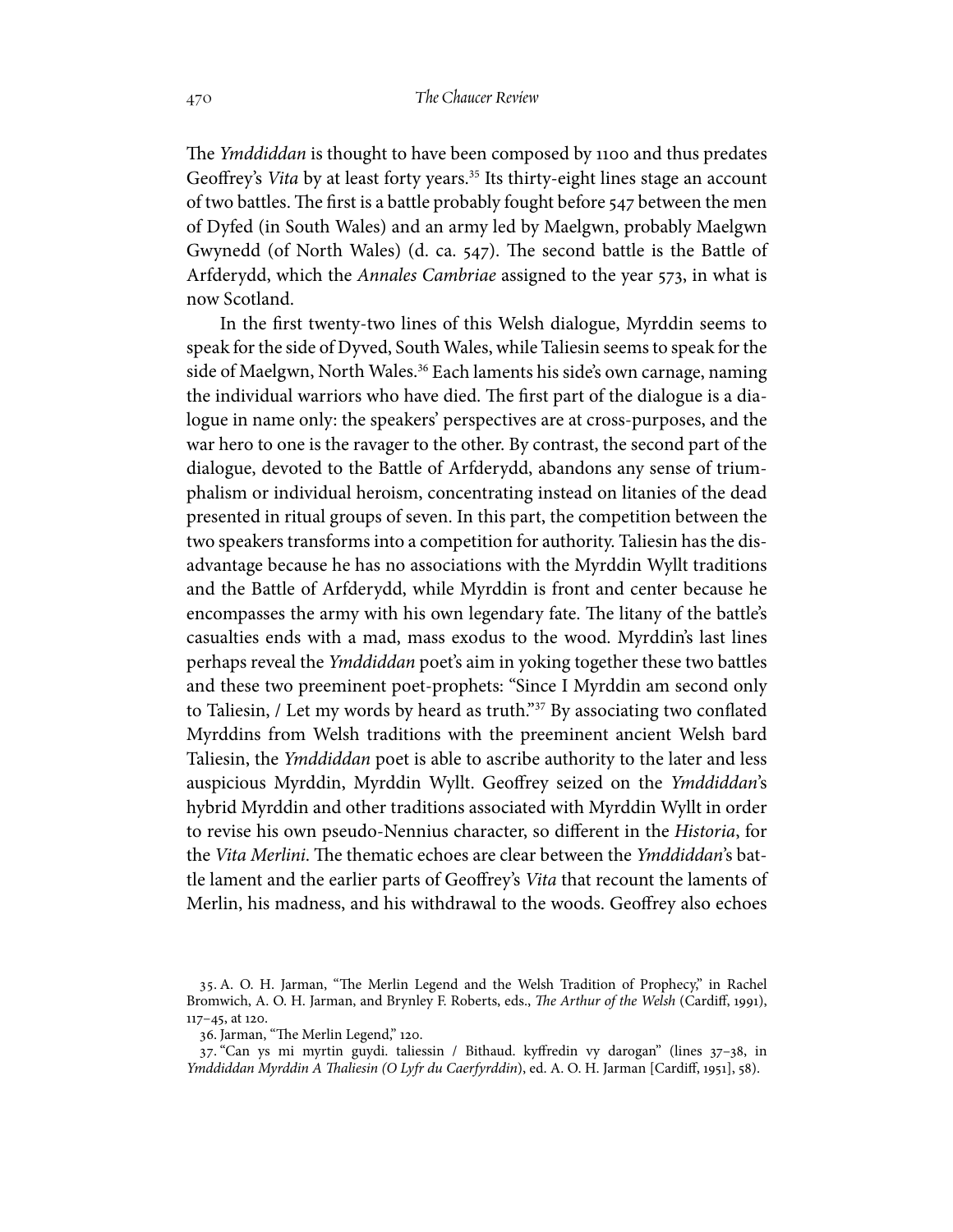the Ymddiddan when he structures the second part of his Vita around a series of dialogues between Merlin and Taliesin.

Geofrey changes his sources, however, in ways that refocus the dialogue from losses of war to profts of knowledge. First, he radically shifs the content of those dialogues from dueling battle lamentations to exchanges of information about prophetic history and the natural world. Second, in contrast to the speakers' antagonism in the Ymddiddan, Geoffrey's version of the dialogue shows the speakers cooperating: Merlin craves Taliesin's natural learning, while Taliesin respects Merlin's prophetic gifs. Geofrey depicts the two enthusiastically recounting the creation of the four natural elements ex nihilo and the establishment of celestial and terrestrial regions, and from there detailing the species and properties of seas, fsh, birds and their lore, islands, springs, lakes, and rivers. Sometimes these conversations are punctuated by grim prophetic retrospectives, lifted from the *Historia*, on the darkening world beyond the woods. These glimpses of the final spasms of British devolution further reinforce how salutary is the devotion of Merlin and his companions to more regenerative cycles. The natural learning introduced by Taliesin is both old—deriving from such postclassical encyclopedists as Isidore of Seville, Bernardus Silvestris, and the Liber Floridus author, which were known to most of Geofrey's literate audience—and also new thanks to the infux of new translations from Arabic texts on natural science and astronomy, especially at Oxford, where Geofrey had spent a great deal of time.38

The progress of Taliesin's first discourse demonstrates how knowledge of the natural world confers power and heals wounds. His taxonomical tour de force describes Air (clouds, winds, stars, celestial bodies, and its three regions as well as their respective inhabitants), Sea (the currents and its three regions), Fish (its species plus their attributes and uses for men), and Islands (beginning with Britain and, after an excursus around the known world, concluding with Avalon).39 Taliesin reveals a source of his knowledge when he unexpectedly inserts the story of Arthur's transportation to Avalon, which he had witnessed as a member of the king's entourage "guided by Barinthus, who knows all the seas and all the stars of heaven."40 Once they arrive, Morgen, the

<sup>38</sup>. Clarke, "Introduction," 6–15.

<sup>39</sup>. Vita, lines 732–940, ed. Clarke, 90–102; trans. Faletra, 259–64.

<sup>40</sup>."conducente Barintho, / equora cui fuerant et celi sydera nota" (Vita, lines 930–31, ed. Clarke, 102; trans. Faletra, 263–64).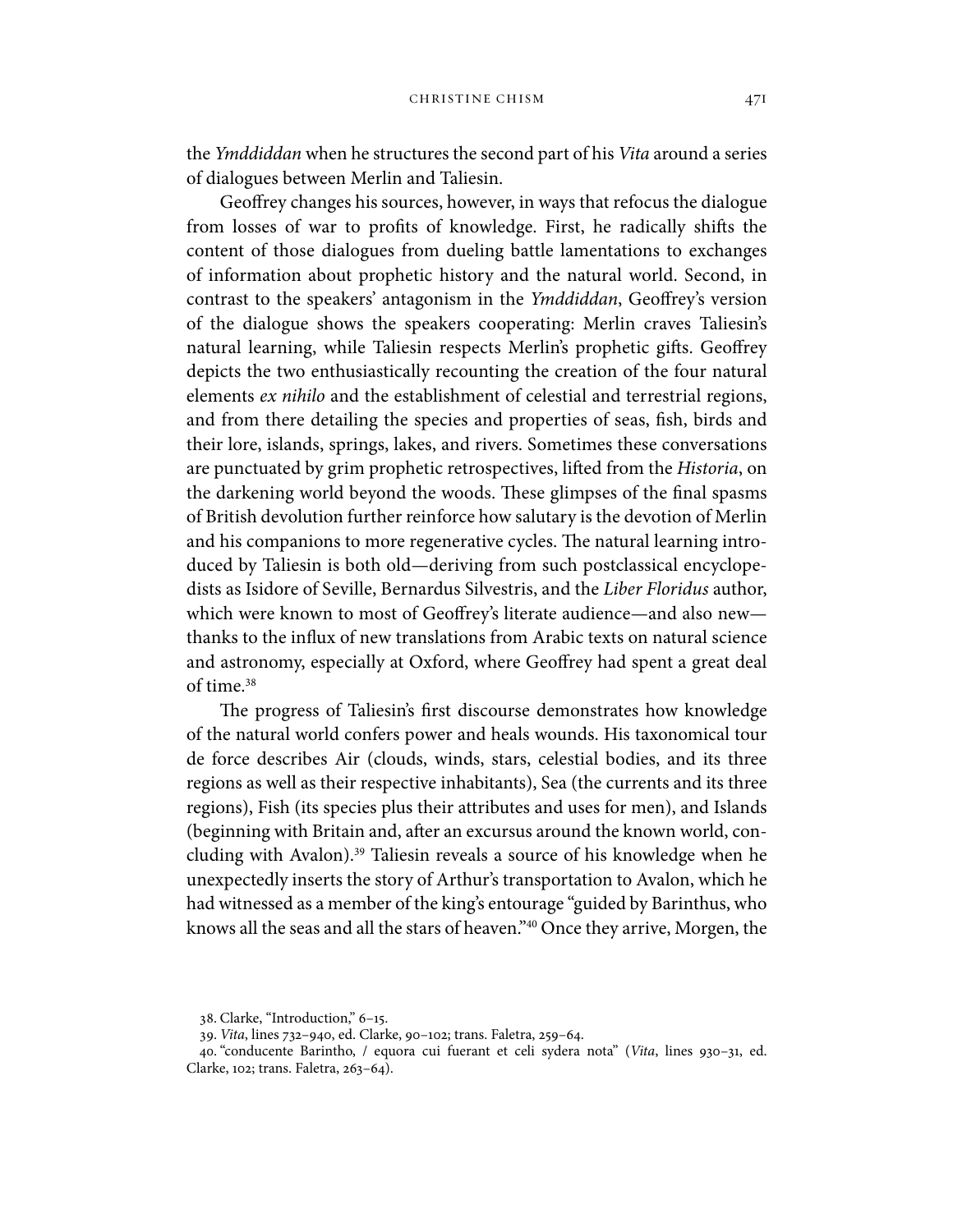governing sister of Avalon, who is the most beautiful and skilled in healing, assesses Arthur and delivers a good prognosis if he remains with her.<sup>41</sup>

Taliesin's frst discourse thus begins as an ordering anatomy and rapidly becomes an expandable network of associations. Air leads to Sea leads to Islands, but the islands do not stop at Britain: they continue through the Mediterranean and the South Seas, to the mythological island of natural beauty and healing: Avalon, the earthly paradise, the isle of Apples, feminized, mythologized, and governed by the fgure of Morgen. What better destination for the wounded body of Arthur than this mythological site of natural healing? By interpolating this story into Taliesin's earlier reformulation, Geofrey transforms his earlier investment in Arthur's preservation at Avalon in hopes of future return. Rather than perpetuate the possibility of a restored British sovereignty, the Vita now underscores the extreme need for healing that Arthur's injurious pursuit of sovereignty has wrought. It also shows that healing can occur only in Avalon's natural sanctuary.

In subsequent conversations, Merlin and Taliesin fail to develop a judgment about the value of prophecy in the midst of civil strife. Merlin begins by lamenting the anarchy that follows Arthur's departure: the British nobles have decimated the realm with their infghting, thereby opening the door to the final Saxon victory.<sup>42</sup> Taliesin is appalled and wants to launch an expedition to fetch Arthur back from Avalon immediately, for "if he has healed by now . . . he may drive out the enemies as he used to and restore to the people the peace they once enjoyed."43 Merlin dissuades him, however, saying that the British defeat is God's will for now. Eventually Conan and Cadwallader, not Arthur, will reunite Britain, along with the scattered Welsh, Scots, Cornish, and Armoricans, in order to govern the realm by holy laws ("sacratis legibus") and direct their war making only to far-off peoples ("remotos").<sup>44</sup> Dissatisfied, Taliesin immediately returns us from these prophetic victory-scapes to the everyday present, commenting sadly that that no one now living will live to see those days.<sup>45</sup> Both the myth of Arthur's sovereign return and the hopes for a more cooperative Britain might as well be phantasms, for they will not alleviate the sufering of present people. Taliesin then sympathetically remarks that no one has seen as many civil wars as Merlin has. This remark

<sup>41</sup>. Vita, lines 934–39, ed. Clarke, 102; trans. Faletra, 264.

<sup>42</sup>. Vita, lines 941–52, ed. Clarke, 102; trans. Faletra, 264.

<sup>43</sup>."si jam convaluit, solitis ut viribus hostes / arceat et cives antiqua pace reformet" (Vita, lines 956–57, ed. Clarke, 102; trans. Faletra, 264).

<sup>44</sup>. Vita, lines 973–74, ed. Clarke, 104; trans. Faletra, 264.

<sup>45</sup>. Vita, line 974, ed. Clarke, 104; trans. Faletra, 265.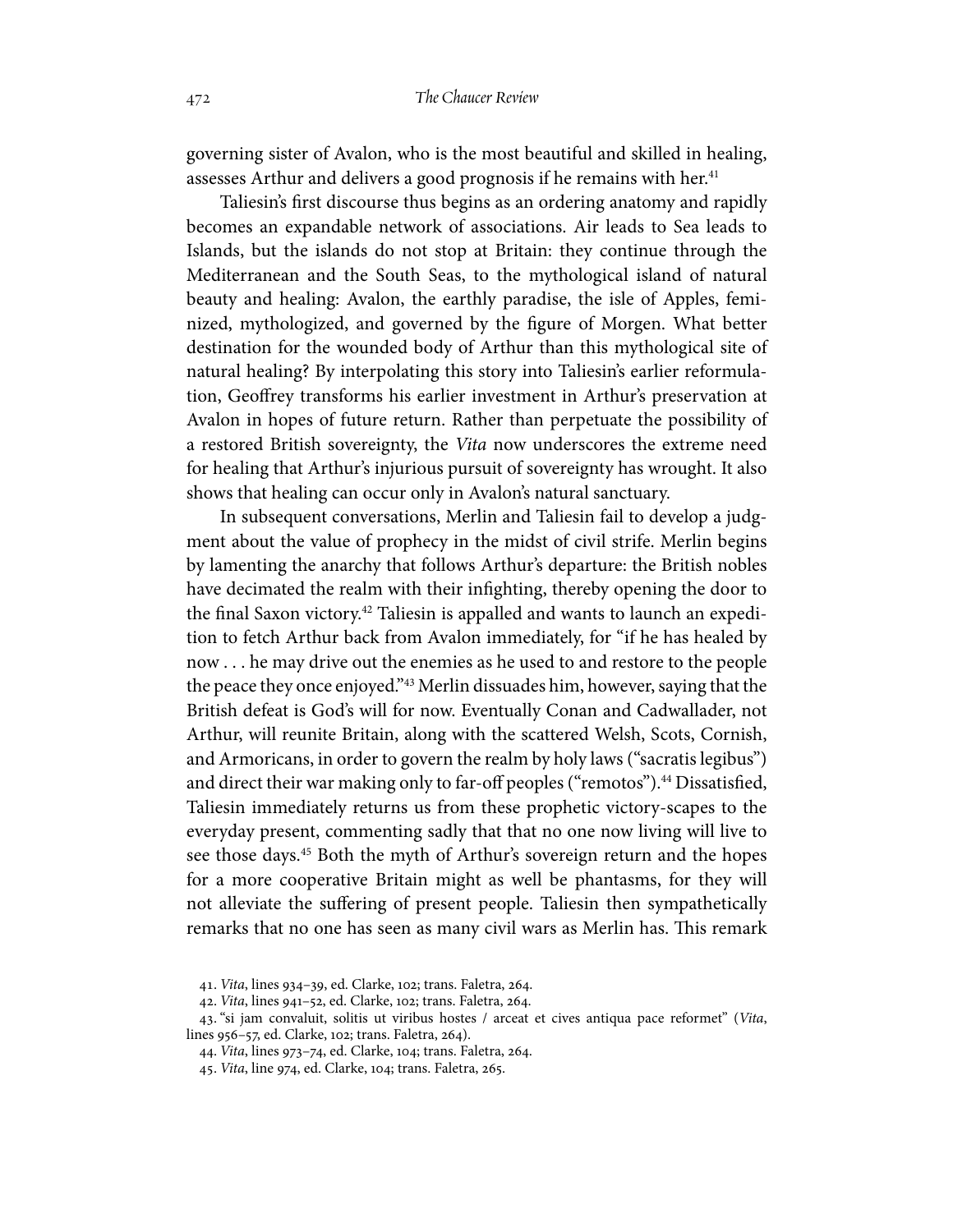provokes from Merlin a lengthy citation from Geofrey's Historia. Beginning with Vortigern, Merlin synopsizes the backstory of Arthur's reign, hastening through the reigns of Uther and Ambrosius and ending up with Arthur's imperial campaigns, his betrayal by Mordred, and the civil war, tyranny, and renewed bloodshed of his reign's afermath. Merlin's tragic diachrony provides a dialectical counterpoint to the harmonious synchrony of Taliesin's previous disquisition. His reiteration of the Historia shows he is still trapped by the disastrous cycles of regnal history. It also shows that political misery resists amelioration by notional structures such as cosmology and prophecy. It is possible, however, to read Merlin's speech as intensifying the need for Taliesin's cosmological alternatives.

Taliesin's second discourse is sparked by the appearance of a spring with curative properties. Afer the waters cure Merlin, he wants to know more about springs, and Taliesin lists numerous springs and other waters with healing or transformative properties, including the Zema in Africa that beautifes its drinkers' voices, the twin fountains of forgetfulness and memory in Boeotia, the noxious lake that induces an excess of aggression and sexual desire, and the spring of Cyzicus, which extinguishes love and desire. In his extensive list, association and repeated patterns of doubling and opposition endow the liquid world with balance and symmetry. Far-fung parts of the globe speak to each other across regional boundaries. When this fuid and multiply resonant world is compared with Historia's occasional spurts of natural history and signifcation through landscape, Taliesin's focus on natural harmony is brought into relief. Thus, although Arthur's Scottish expedition in the Historia dramatizes Arthur's knowledge of British natural prodigies and marvelous lakes,<sup>46</sup> it also understands the landscape as a political allegory. For example, peace is maintained in the square lake because the xenophobic fsh allow no miscegenation. Recalling Saidian colonial epistemology, Arthur also amasses authority from his knowledge of the wonders of his realm's resistant borderlands. In comparison, Taliesin's descriptions traffic in nature to create world-spanning ecologies, and he frames them not as curiosities bespoke among battle leaders in the intervals between colonial battles, but rather as forays into discourses of twelfh-century natural science, which were recreating the world for Geofrey's clerical and Oxford audiences.

The third and last discourse on nature in Geoffrey's text, a discourse on birds of flight, is delivered not by Taliesin, but by Merlin himself after his fnal cure. And unlike Taliesin, Merlin claims that his own knowledge comes

<sup>46</sup>. Historia, 9.176–501, ed. Reeve and Wright, 203–19.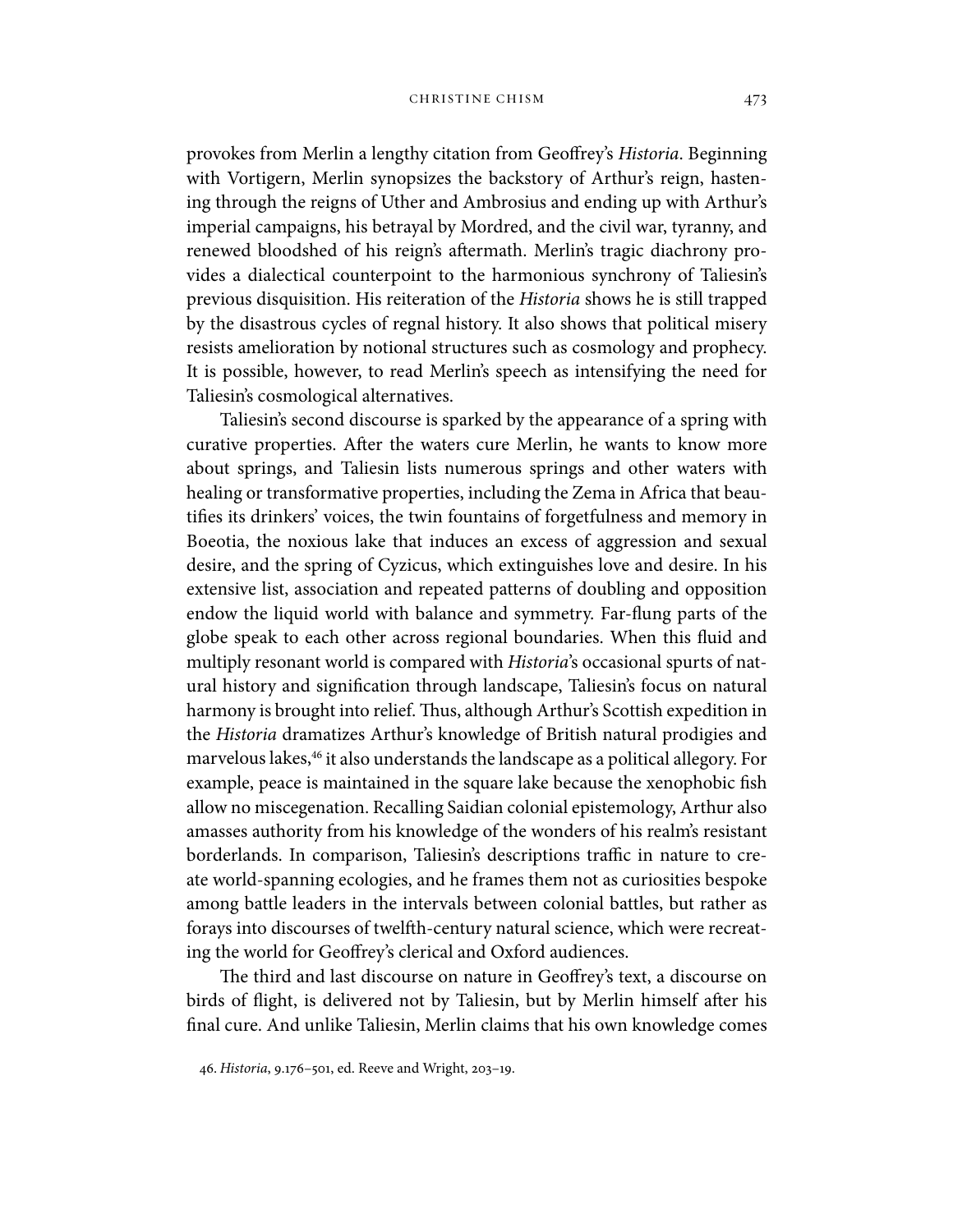from "living so many days in the wilderness."47 Merlin's discourse on birds highlights not only their unique and independent ontologies, but also the many shapes of their social organization. For example, cranes fy in formation and reinforce each other's weaknesses, while the stork fosters its offspring, and its offspring feed it, in turn, in old age. Through Merlin's litany of birds with their unique social and family habits, the text insists on the polymorphism of natural bonds that link beings together and beft them to their diverse ways of life. Not like human bonds at all, they appear strange and wonderful. And unlike Taliesin, Merlin does not reiterate the utility of birds to humankind but instead investigates each species for its unique natural endowments.

Taken as a whole, the three conversations on nature transition readers from the culture of war and its costs, to an exploration of nature as an ecology of unique and diverse animate societies. In the process, nature is mythologized as the antidote to the culture of war, while Celidon's regional beauties and bounties become worth more than all the riches and bounty of the world.<sup>48</sup> The experience of observing nature becomes a devotional practice of discerning the Creator's hand in his creation, which also becomes a form of healing.

## New Spring

Geofrey explicitly signals this regenerative capacity of Celidon by depicting Merlin's third and fnal cure from madness through the waters of a new spring. Merlin has just concluded a litany of regnal prophecies for Taliesin when "the servants rushed in and announced that a new spring had arisen at the foot of the mountains and was pouring forth clean waters which even now were spreading all through the valley and splashing through the meadows as it skipped along."49

These fresh waters penetrate and restore not only the landscape's hollows ("concava"), but those of Merlin himself: "The moisture of that draught coursed through him and its humors settled within his body. At once he regained his mind and recognized himself. His madness fell away, and the

<sup>47</sup>."Sic didici multis silvis habitando diebus" (Vita, line 1300, ed. Clarke, 122; trans. Faletra, 271).

<sup>48</sup>. Vita, lines 1280–91, ed. Clarke, 120–22; trans. Faletra, 270–71.

<sup>49</sup>."cito venere clientes / et dixere sibi fontem sub montibus illis / erupisse novum laticesque refundere puros, / qui jam manantes longe per concava vallis / girabant saltus refuo cum murmure lapsu" (Vita, lines 1136–40, ed. Clarke, 112; trans. Faletra, 268).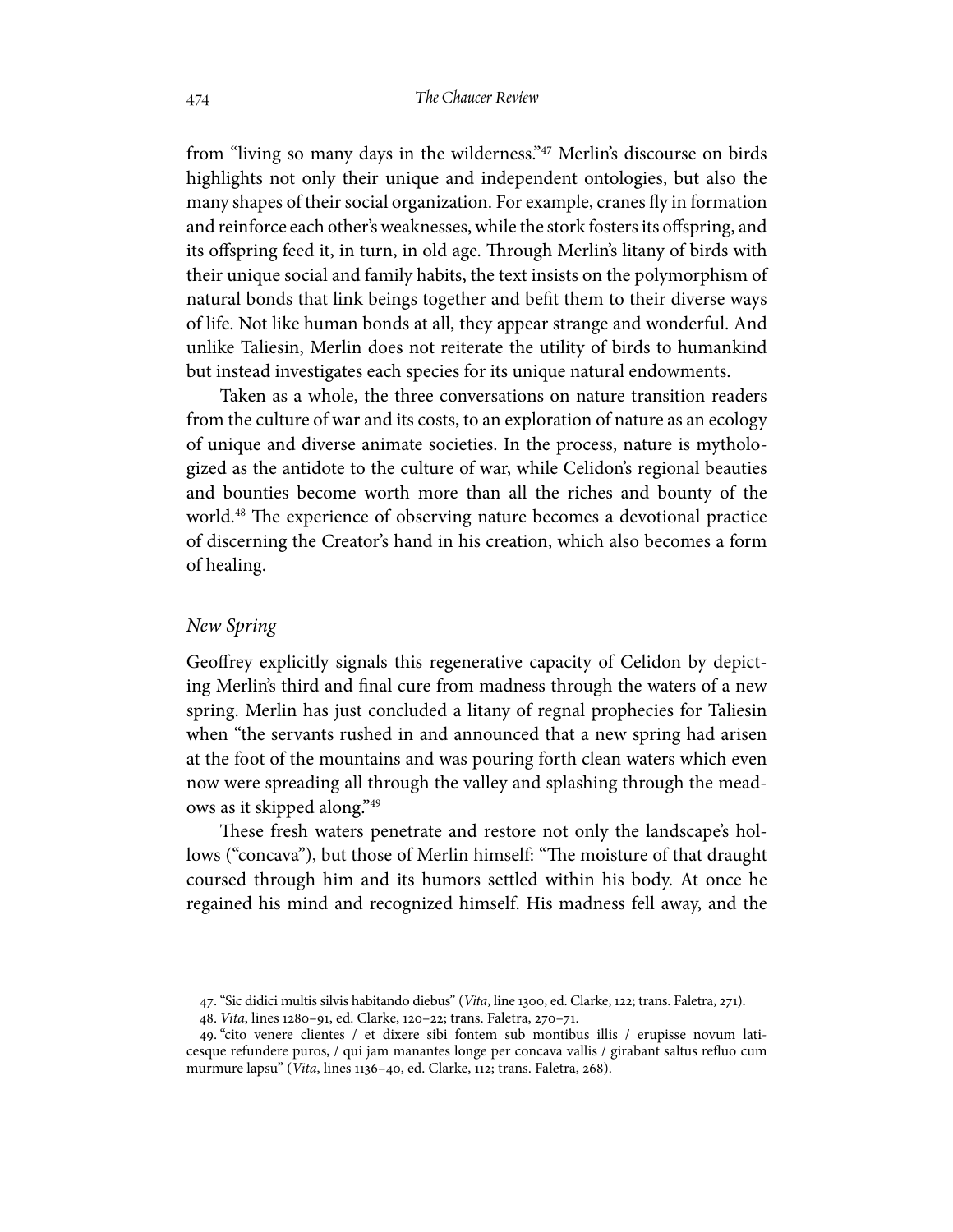feelings that had for so long been dormant within him returned."50 Merlin's fnal cure is also the end of his prophetic gif – it is replaced by his capacity to connect with others. This loss of insight is blissful, figured as a neoplatonic return to divine origins. Merlin praises God, the source of all things natural, and, for the frst time in the narrative, he refects on the shape of his own life, admitting that his prophetic gifs denied him the peace of mind he now possesses. As Merlin remembers his uncanny prophetic detachment, his former insights are recharacterized as an epistemological prison: he knew the secrets of all the movements of nature but was constrained by his knowledge, which equated to a constricting law ("districta lege").<sup>51</sup> When he returns to himself, the movements of nature are no longer divided from him. Rather, his consciousness is moved by the same animating spirit that enables his soul to move his body. Suddenly he can feel emotion again, and he expresses that emotion: gratitude to God, both for his cure by the pure spring and also for the continuing bounty of the water itself, which continues to flow.

This new spring deinstitutionalizes baptismal imagery while making the mundane sacred, for it is simply the dark, potentiating earth that generates this miraculous spring. Taliesin explains its powers as a consequence of the natural obstacles the waters overcame to burst forth. The very mundanity of the explanation deserves attention. A transient natural phenomenon becomes regenerative not from tradition, eternity, or its fgural association with Christ's blood or Aaron's staf, but rather from the mystery of an earthly origin that is fortuitous yet undivided from God's providence.

This description of the spring holds up a reversing mirror to the pool at the foundations of Vortigern's tower in the Historia. The pool in the Historia is called a standing pool ("stagnum"),"<sup>52</sup> whose stillness is a thin skin beneath which chthonic rage can erupt at any moment. By contrast, this spring is called a fountain ("fontum"), $53$  and although Taliesin explains it as producing energy from obstruction, that energy bursts forth not destructively in a battle of pent-up dragons, but instead joyously and bountifully.54 Merlin's sanityrestoring natural spring speaks also to that flood of madness that the Fury poured out to incite Britons and Normans to madness ("rabiem") and war in

<sup>50</sup>."utque per internos alvi stomachique meatus / humor iit laticis subsedavitque vaporem / corporis interni, confestim mente recepta / sese cognovit, rabiem quoque perdidit omnem, / et qui torpuerat per longum tempus in illo / sensus item rediit mansitque quod ante manebat, / sanus et incolumis rursus ratione recepta" (Vita, lines 1147–54, ed. Clarke, 114; trans. Faletra, 268).

<sup>51</sup>. Vita, line 1166, ed. Clarke, 114; trans. Faletra, 269.

<sup>52</sup>. Historia, 6.568, 569, 571, 573, 575, ed. Reeve and Wright, 141.

<sup>53</sup>. Vita, line 1137, ed. Clarke, 112; trans. Faletra, 268.

<sup>54</sup>. I am grateful to Zrinka Stahuljak, Barbara Fuchs, and the WIP group for this suggestion.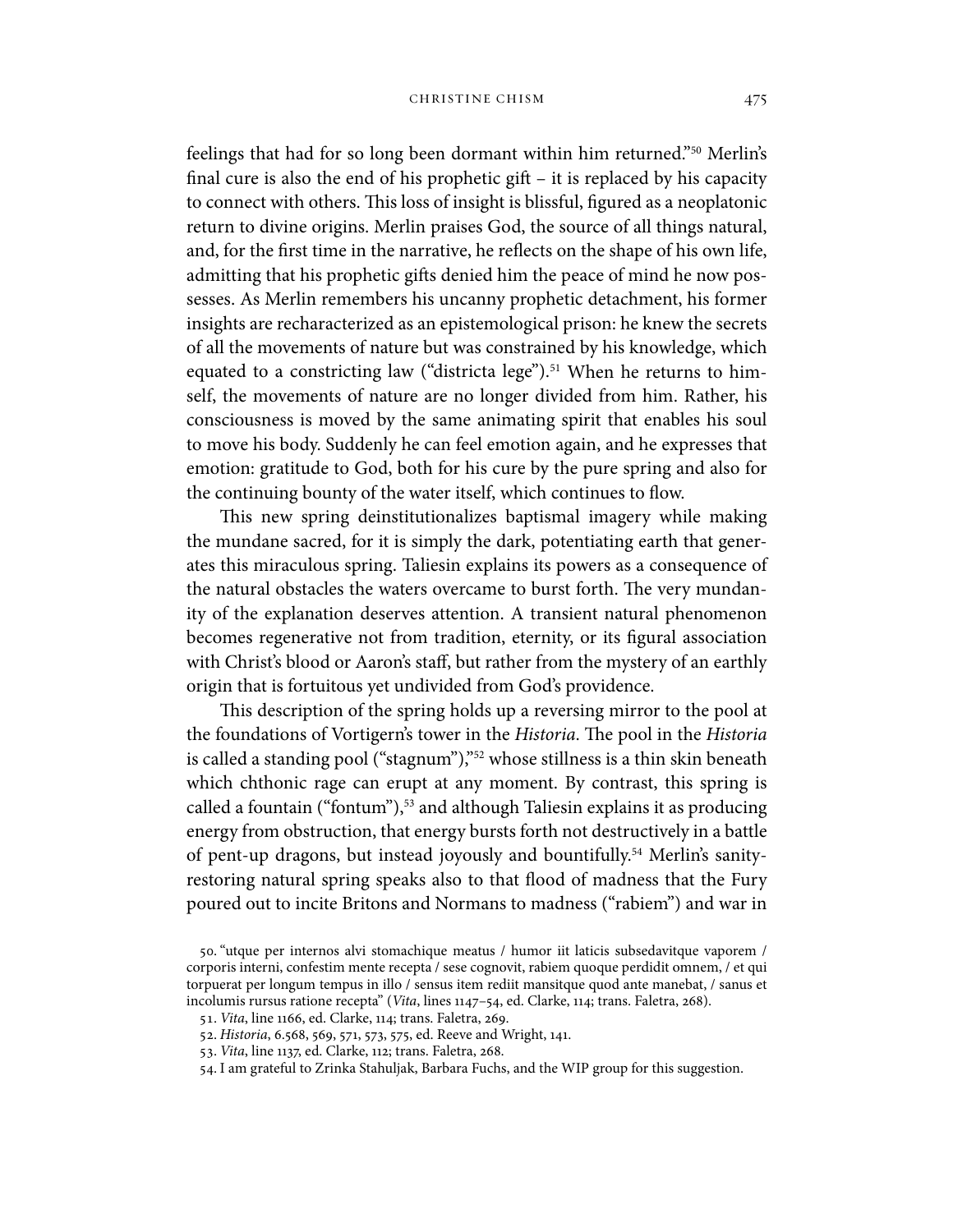Merlin's earlier prophecy.<sup>55</sup> We have both natural and divine explanations for the cure, and the two are inextricable. The properties of the world become a means of regaining health, connecting with God, and revivifying human community.

Once Merlin realizes this, a new society is born. The members of this society swear to spurn the hypocrisies of court and belligerence of conquest in order to engage instead in conversation, the friendly exchange of knowledge, and investigation of nature. Geofrey's depiction of this society draws on ideas of monastic withdrawal and penitential renunciation wedded to both classical conceptions of the lyceum and the encyclopedic preoccupations of the medieval university. The last part of the Vita depicts this society's expansion, as it attracts other refugees from courtly society: Ganieda (after Rhydderch dies), Taliesin (after Merlin's cure), and another madman, Maeldin, a former hunting companion of Merlin who was driven mad (Adam-like) by a poisoned apple. In this new sylvan order, all members renew vows of worldly renunciation, mutual service, and common property. Driving a fnal wedge between this solidifying utopian community and aristocratic honor-culture, Taliesin curtly dismisses his noble attendants: "But you, my lords, leave now and defend your cities. It would not be right for you to disturb our tranquility beyond all measure with your chatter."56

Yet Geofrey cannot end the poem without implicating his contemporary readers, whether Welsh, Norman, or Scottish, and driving home his rejection of sovereign interests. He does this unexpectedly by transforming Ganieda into Merlin's prophetic heir at the poem's end.<sup>57</sup> Up to this point, the text has treated Ganieda relatively roughly. A powerful, adulterous queen, she plays the narrative role of Merlin's chief antagonist, and she is an adversary to be reckoned with. The brother's madness and insight are misogynistically transmuted into the sister's feminine wiles and canny self-interest. Ganieda involves herself in every stage of her brother's evolution, hiring a musician to entice him back to court and overseeing his courtly imprisonment. When Merlin reveals her adultery to Rhydderch, she tricks him into making a prophecy only to cast doubt on his insight. Yet it is also she who

<sup>55</sup>. Vita, line 580, ed. Clarke, 82; trans. Faletra, 255.

<sup>56</sup>."Vos set abite, duces, urbes defendere vestras. / Non decet ut nostrum vestro sermone quietem / a modo turbetis" (Vita, lines 1461-63, ed. Clarke, 130; trans. Faletra, 274).

<sup>57</sup>. Fiona Tolhurst, "Negotiating Feminist and Historicist Concerns: Guenevere in Geofrey of Monmouth's Historia Regum Britannia," Arthuriana 3 (1993): 26-44; and Fiona Tolhurst, "The Britons as Hebrews, Romans, and Normans: Geofrey of Monmouth's British Epic and Refections of Empress Matilda," Arthuriana 8 (1998): 69–87.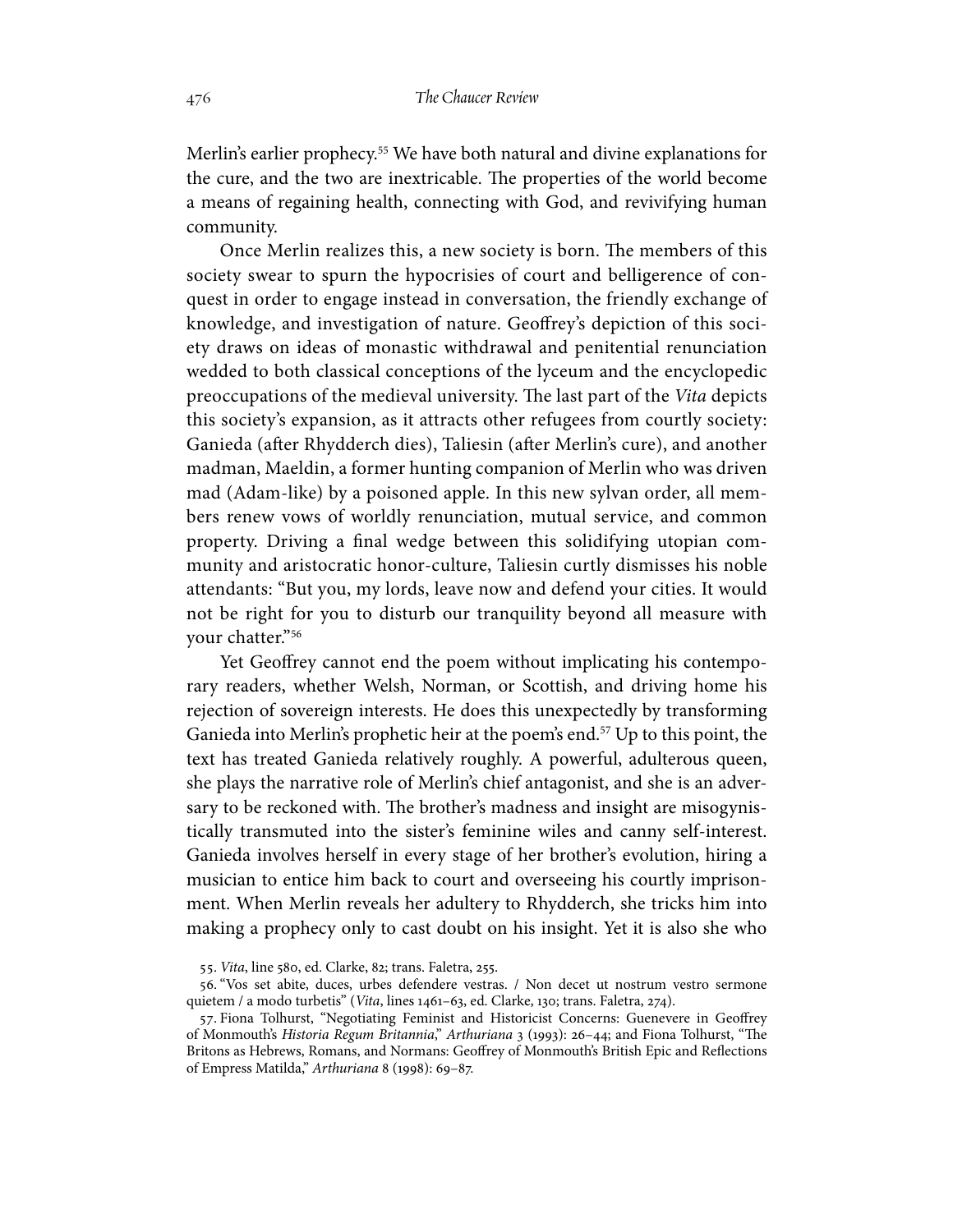builds Merlin his many-apertured house and visits him repeatedly, no matter how hostile his response. In fact, Ganieda is the frst of the company to frame her withdrawal into the woods as a devotional renunciation of the world, while retaining a sense of human fellowship.<sup>58</sup> And at the end of the narrative, she is welcomed into the society of the woods as readily as any other joyous renunciate.

It would seem in keeping with the text's earlier misogyny to seal Ganieda's renunciatory about-face with a penitential distrainment of her voice. Yet something much more startling happens: Ganieda receives the gift of prophesy, becoming Merlin's prophetic heir. Her prophecies proleptically reach beyond the sixth-century epoch of the narrative and into the twelfh-century reader's present. Whereas Merlin's Prophetiae make a pleasurable riddle-game of the devastations of British history, Ganieda's prophecies stem from darkness and doubt: "And so it happened that on a certain day, when she was standing in her brother's hall watching the windows gleam in the sun, she spoke out these doubtful words from her doubtful breast."59 Ganieda's words are said to be occluded or doubtful, and they certainly would confuse an audience accustomed to reading Geofrey straightforwardly as an apologist for Norman empirebuilding. These prophecies, which deal with wars among the Norman kings, including the Anarchy, end with a scathing denunciation of Norman rule: "Leave, Normans, and stop your wanton armies from bearing their weapons through our homeland. . . . Christ, . . . Restore the realm's tranquility and freedom from wars."60 Essentially, Ganieda addresses Geofrey's twelfh-century Norman audience from the perspective of a sixth-century Welsh ruler, effectively telling them: "Normans, go home!"<sup>61</sup> Geoffrey could have diminished the force of Ganieda's prophetic address by undermining her authority; after all, she's known as a scheming adulteress, lacking Merlin's prophetic reputation. However, the narrative ratifes Ganieda's voice by allowing Merlin himself to bless her insight: "Sister, does the spirit, having silenced my tongue and shut my book, wish you to predict the future now? This labor is now given to you. Take joy in it, and speak out

<sup>58</sup>. Vita, lines 693–731, ed. Clarke, 88–90; trans. Faletra, 258–59.

<sup>59</sup>."Ergo die quadam cum fratris staret in aula / inspiceretque domus radiantes sole fenestras, / edidit has dubias dubio de pectore voces" (Vita, lines 1471–73, ed. Clarke, 132; trans. Faletra, 275).

<sup>60</sup>."Iteque Neustrenses, cessate diutius arma / ferre per ingenuum violento milite regnum / . . . / Christe . . . / da regno placidam bello cessante quietem" (Vita, lines 1511–12, 1516–17, ed. Clarke, 134; trans. Faletra, 276).

<sup>61.</sup> James L. Kugel, Poetry and Prophecy: The Beginnings of a Literary Tradition (Ithaca, N.Y., 1991), 158.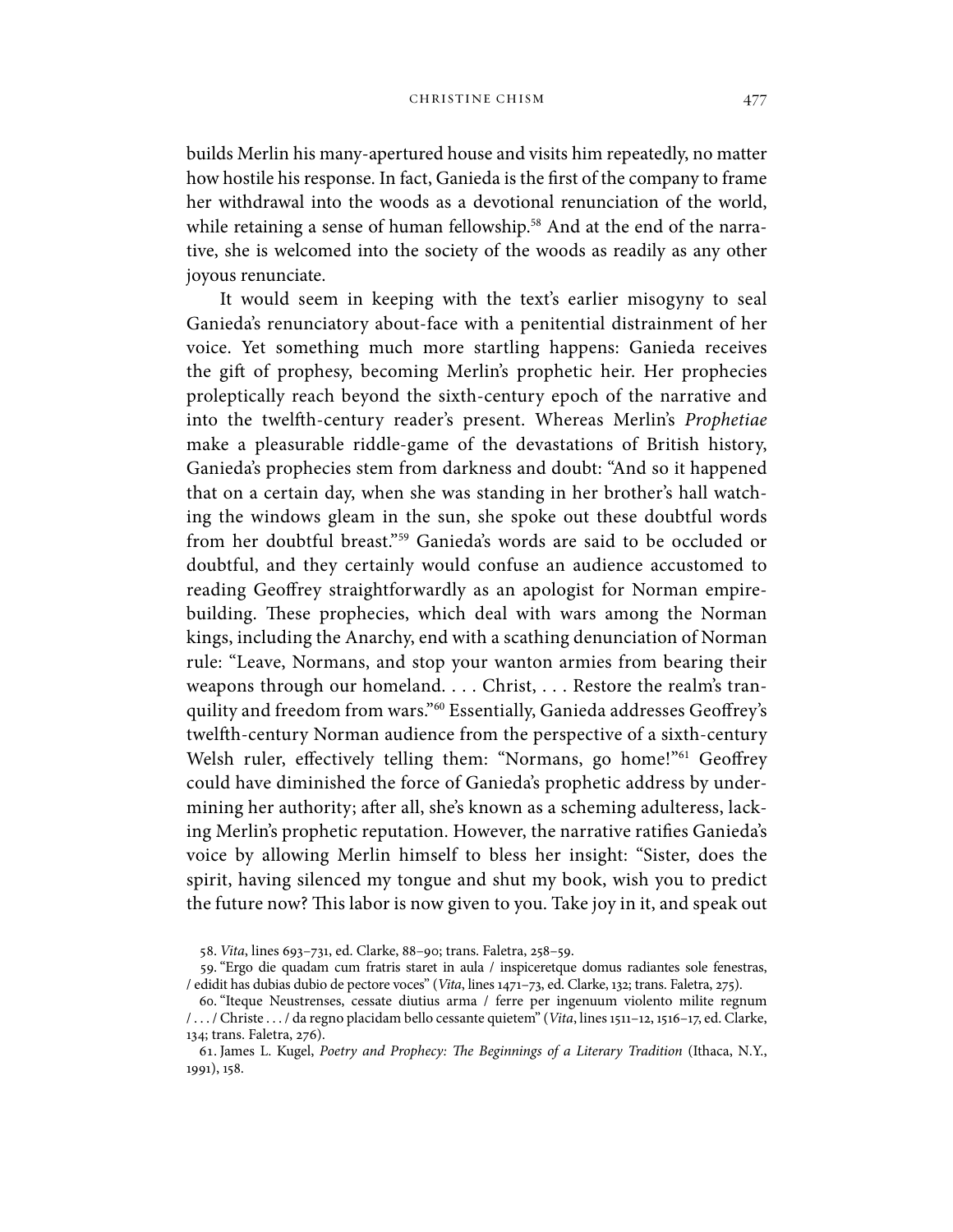everything with true devotion. You have my blessing."62 Merlin's kindliness in this passage contrasts to his earlier cruelty and bespeaks the value of the alternate society established through shared devotion, property, wisdom, wonder, and now love between these four friends. The Vita's final scenes underscore the friendship and solicitude that binds human and family relations, brothers and sisters, in contrast to the Historia's obsession with fraternal and paternal confict.

And as Merlin passes on his voice, blesses Ganieda, and falls silent, Geofrey takes his own leave of the narration, tagging his own accomplishments and soliciting laurels from the Britons as he afliates himself to them as a national author making famous their deeds throughout the world:

I have now brought my song to an end. Therefore, Britons, give the laurel wreath to Geofrey of Monmouth. He is yours indeed, for he has sung of your battles and of your leaders, and he wrote a book that is now called The Deeds of the Britons and [their deeds are] famous throughout the world.<sup>63</sup>

This ending, coming after the scathing denunciations of war that preceded it, takes us frmly out of the textual world and into the sphere of literary selfpromotion. Moreover, by subjecting himself to the Britons as their literary servant and voice, Geofrey efectively returns us to square one, from an eclectic utopia back to the world of war that the Vita has rendered trivial and loathsome. With this ending, the author curiously leaves Ganieda in midsentence: "she did not fall silent here."<sup>64</sup> This non-ending preserves Ganieda's and Merlin's last speeches as essentially unanswerable, open-ended invitations to the reader to question the deeds of war so celebrata in Geofrey's narratives.

The Historia regum Brittaniae and the Vita Merlini are vastly different texts in serious conversation. Acknowledging this conversation broadens our conception of the ambiguous and inventive author-function that we

<sup>62</sup>."Tene, soror, voluit res precantare futuras / spiritus osque meum compescuit atque libellum? / Ergo tibi labor iste datur. Leteris in illo / auspiciisque meis devote singular dicas" (Vita, 1521–24, ed. Clarke, 134; trans. Faletra, 276).

<sup>63</sup>."Duximus ad metam carmen. Vos ergo, Britanni, / laurea serta date Gaufrido de Monemuta. / Est etenim vester, nam quondam prelia vestra / vestrorumque ducum cecinit scripsitque libellum / quem nunc Gesta vocant Britonum celebrata per orbem" (Vita, lines 1525–29, ed. Clarke, 134; trans. Faletra, 276).

<sup>64</sup>."Non super hoc tacuit" (Vita, line 1518, ed. Clarke, 134; trans. Faletra, 276).